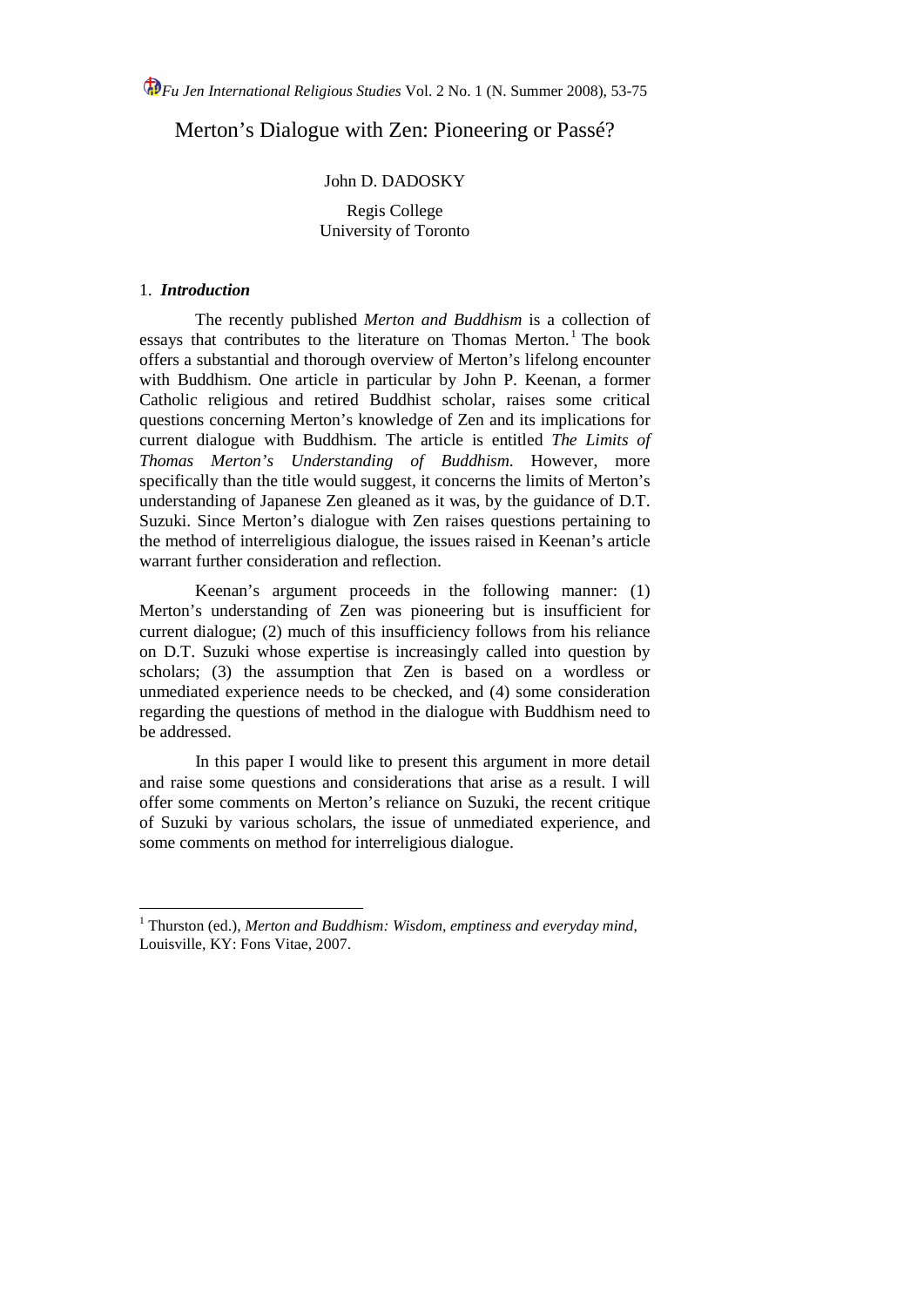#### 54 *John DADOSKY*

### 2. MERTON AND SUZUKI

From 1959 to 1966 Merton carried on a rich and substantial dialogue with a prominent authority on Japanese Zen, Daisetz Teitaro Suzuki鈴木大拙. The dialogue was unique and pioneering because both scholars were purported experts in their own traditions and each had an intense interest in the other's tradition.<sup>[2](#page-1-0)</sup>

A formal dialogue between the two took place in print in Merton's *Zen and the Birds of Appetite*. Later, Merton writes an article entitled *A Zen Revival* that prompted Suzuki to declare after reading it that Merton had the best grasp of any Westerner he has ever met.<sup>[3](#page-1-1)</sup> Merton also considered Suzuki an authority and refers to his work as "certainly without question the most complete and most authentic presentation of an Asian tradition and experience by any one man *in terms accessible to the*  West".<sup>[4](#page-1-2)</sup> Granted, this essay is written in the form of a eulogy, which Merton writes in honor of the man he greatly admired. However, Merton's laudatory comments are tempered by the words, "in terms accessible to the West." Suzuki was a communicator and popularizer of Zen due in part to his exceptional command of English and his fascination with Western culture. Many scholars now criticize Suzuki because they disagree with his interpretation of Zen and because his success as a popularizer has led to misconceptions by Western scholars. These critics not only believe Suzuki misrepresents Zen, but they believe he ignores the various complex lineages of various schools and the doctrinal aspects as well.

Keenan's critique of Merton flows from this context of post-Suzuki criticism. To summarize:

> Based as his works are on D.T. Suzuki's Zen teachings, I think we must recognize that we cannot look to Merton for any adequate understanding of Buddhism. Because of the limitation of sources available to him in his time, his understanding of Zen Buddhism as presented, for example in *Zen and the Birds of Appetite* and in *Mystics and Zen Masters*, was imperfect and incomplete. It is not enough—as Merton learned to do from Suzuki—to appeal to a

<span id="page-1-0"></span> $2$  Their relationship can be divided into two periods: (1) from Merton's initial correspondence in 1959 to their face to face meeting in New York City in 1964; (2) from that initial meeting until Suzuki's death in 1966. Raab, *Openness and* 

<span id="page-1-1"></span>*Fidelity*, 135, n. 9.<br><sup>3</sup> D.T. Suzuki's comments to Mr. Lunsford Yandell. See Christmas Humphrey's forward to *The Zen Revival*, London, The Buddhist Society, 1971.

<span id="page-1-2"></span><sup>&</sup>lt;sup>4</sup> Merton, Zen and the Birds of Appetite, 62-3. Emphasis added.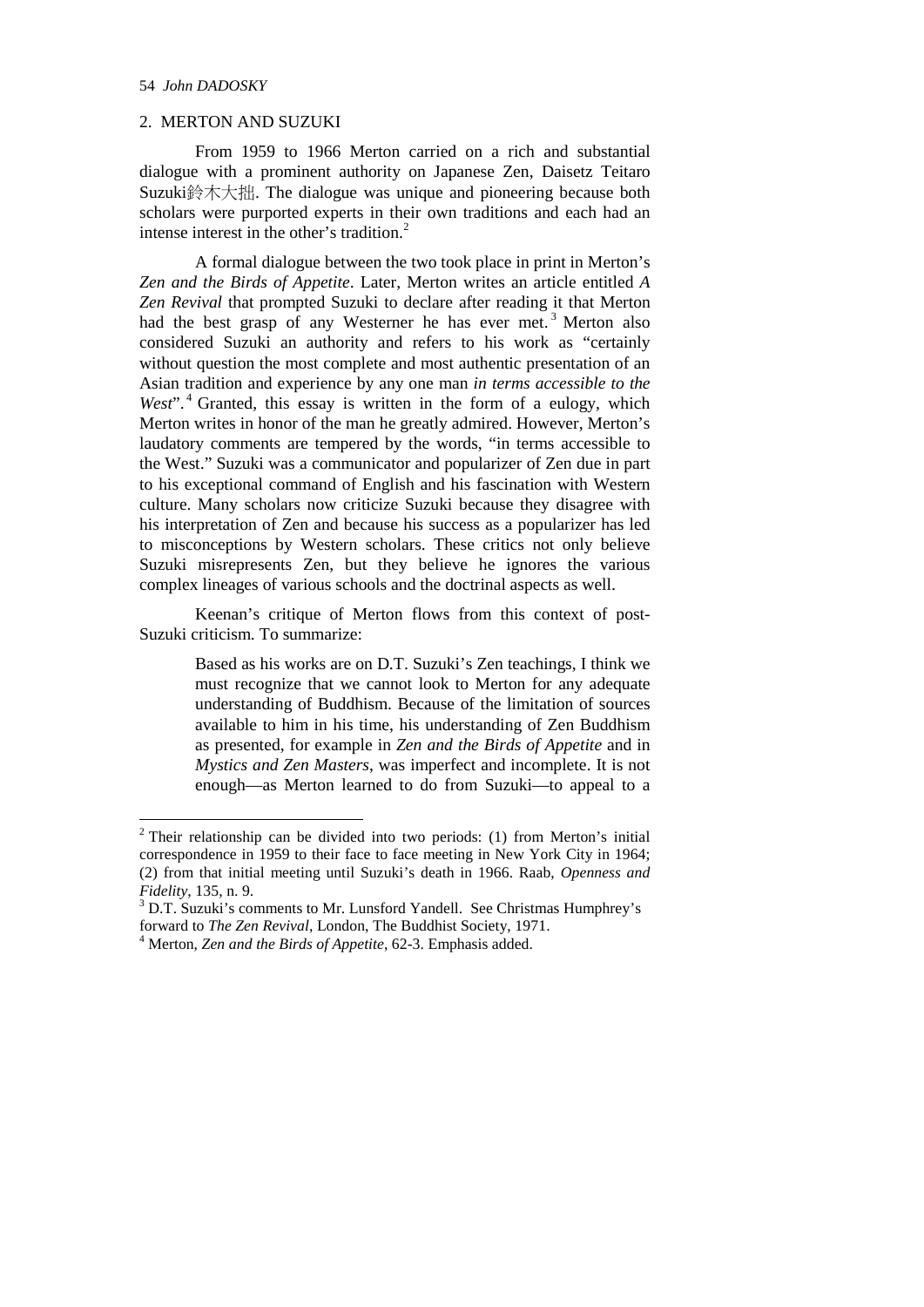simple, non-discriminative experience of truth and reality as if that were the core experience behind all our varied and sorry words and doctrines.<sup>[5](#page-2-0)</sup>

There are some points to be made about Keenan's passage. First, Merton does recognize that Zen has very complex doctrines, but he admits that having had limited time with Suzuki, he wanted to use the time more wisely to discuss matters of more immediate interest. [6](#page-2-1) Not only is Merton aware that there is a complex system of doctrines in Zen, he is also aware that his knowledge is incomplete, and perhaps always will be.

Second, while there may be some truth in Keenan's critique, I wonder why he generalizes this to Merton's understanding of Buddhism, as for example, in the Tibetan tradition which Merton also delved into. It may seem like I am quibbling here, but consider that Merton's contemplative lifestyle may have predisposed him to grasp certain elements of Buddhism more readily than others, and as such, he may not have been as reliant on 'book knowledge'. It is worth considering the comment by the Tibetan monk Chadral Rinpoche, who after having a stimulating dialogue with Merton, called him a *rangjung*, a naturally arisen Buddha. [7](#page-2-2) Perhaps Chadral was being polite, but if there is such a thing as a 'naturally arisen Buddha' then it would seem that there is the possibility of grasping essential aspects of a tradition without a formal apprehension of them.

Having said all of this, I would concede that Keenan may be correct when he says that we should not rely on Merton for an adequate understanding of Buddhism, and if Merton were alive today he would probably agree. So while his knowledge of Buddhism may have been pioneering for its time, and in some ways it might be now passé, what is truly going forward in Merton's engagement with Buddhism is his success at interreligious dialogue. It is a method that seems to have taken the magisterium of the Catholic Church 50 years to accept, despite the achievements of Vatican II.<sup>[8](#page-2-3)</sup> Merton was ahead of his time.

<span id="page-2-0"></span> $\frac{5}{6}$  Keenan, 123.<br> $\frac{6}{6}$  Merton, Zen and the Birds of Appetite, 62.

<span id="page-2-3"></span><span id="page-2-2"></span><span id="page-2-1"></span><sup>&</sup>lt;sup>7</sup> Thurston (ed.), *Merton and Buddhism*, 75.<br><sup>8</sup> See Dadosky, "Towards a Fundamental Theological *Re*-Interpretation of Vatican II."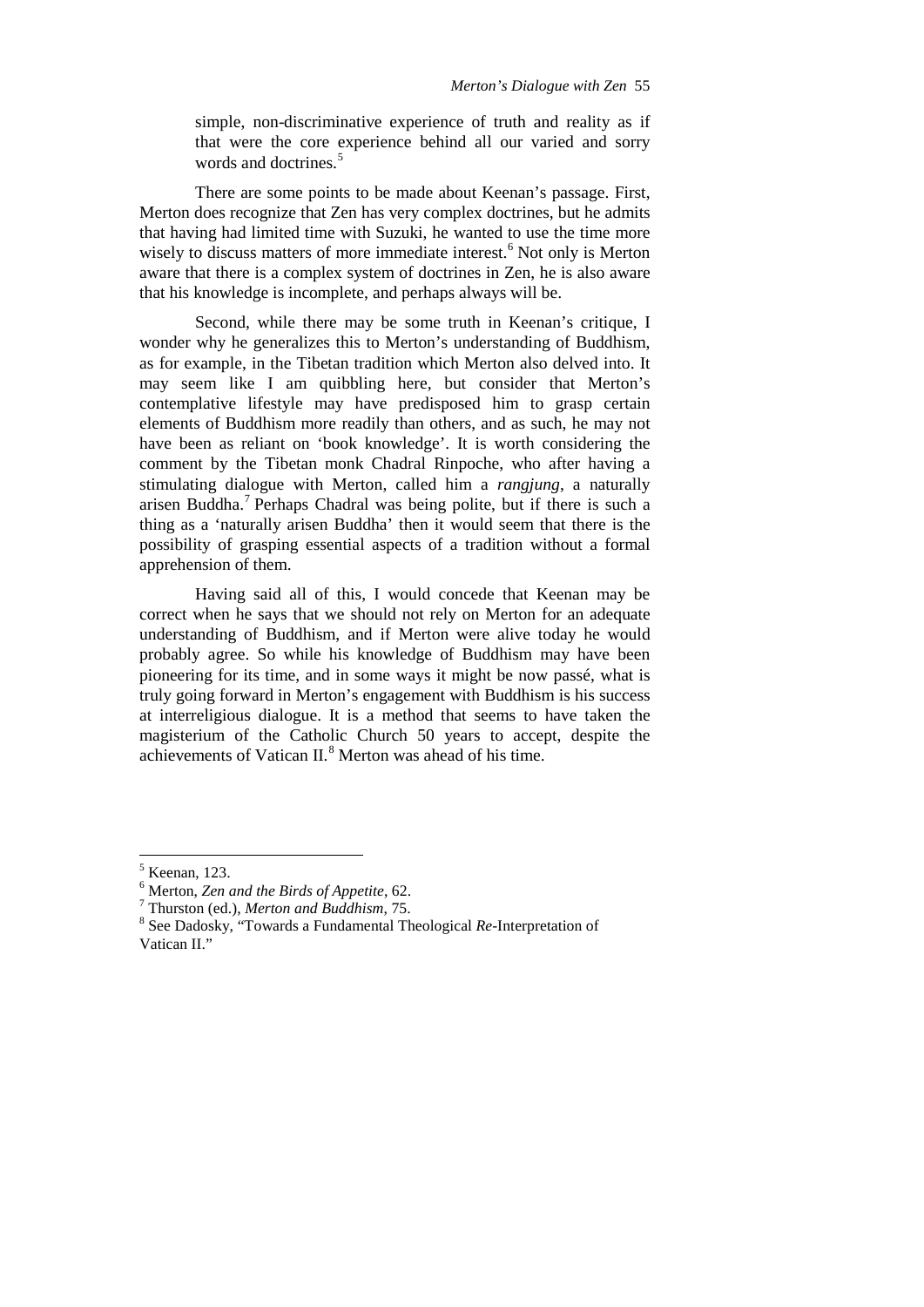## 3. CORLESS ON SUZUKI

Roger Corless raised the initial questions concerning the genuine integrity of Suzuki's grasp of Christianity and Merton's grasp of Zen. Keenan is in agreement with Corless and relies heavily on him to support his own argument. In his article *In Search of a Context for the Merton-Suzuki Dialogue*, Corless criticizes Suzuki's understanding of Christianity along with the latter's preferences and biases pertaining to Zen as well as his assumptions about what is distinctively 'Japanese'.

The tone of Corless' article is iconoclastic and sweeping, so much so that after reading it one wonders if there is anything worth salvaging in Suzuki's work. Nevertheless, Corless' critique is probably legitimate to some extent, especially with respect to Suzuki's knowledge of Christianity. Most significantly, it highlights Suzuki's neglect of the importance of the symbol and theology of the Cross within Christian theology.

Second, regarding Suzuki's knowledge of Zen, Corless concurs with the growing tendency to blame Suzuki's version of Zen for perpetuating caricatures and being too simplistic. Moreover, central to Suzuki's ideas is the belief that the fundamental aspect of Zen is the 'transcendental' experience and it is Corless' critique of this that I will return to in a subsequent section.

Corless focuses his critique of Suzuki on a personal and political context. From a personal context, he suggests that Suzuki's emphasis on 'transcendental' experience may have come from his mother's adherence to a marginal sect of Shin Buddhism which emphasizes a "direct experience of Amida Buddha". Corless declares that Suzuki interpreted "the Zen of his father in terms of the experiences of his mother." $10$ 

While this is intriguing, it seems like a stretch, especially if one considers that other Zen practioners, especially non-Japanese ones, have emphasized the 'transcendental' experience of Zen.<sup>[11](#page-3-2)</sup> Moreover, according to Robert Sharf, Nishida Kitaro, the founder of the Kyoto School of Zen, shared this same interest with Suzuki, and Corless does not seem to think

<span id="page-3-0"></span> $9^9$  Corless, R., "In Search of a Context for the Merton Suzuki Dialogue," 81, n. 16.  $10^9$  Corless. 83.

<span id="page-3-2"></span><span id="page-3-1"></span><sup>&</sup>lt;sup>11</sup> See Thich Nhat Hanh, *Zen Keys: A guide to practice of Zen*, New York: Doubleday, 1995.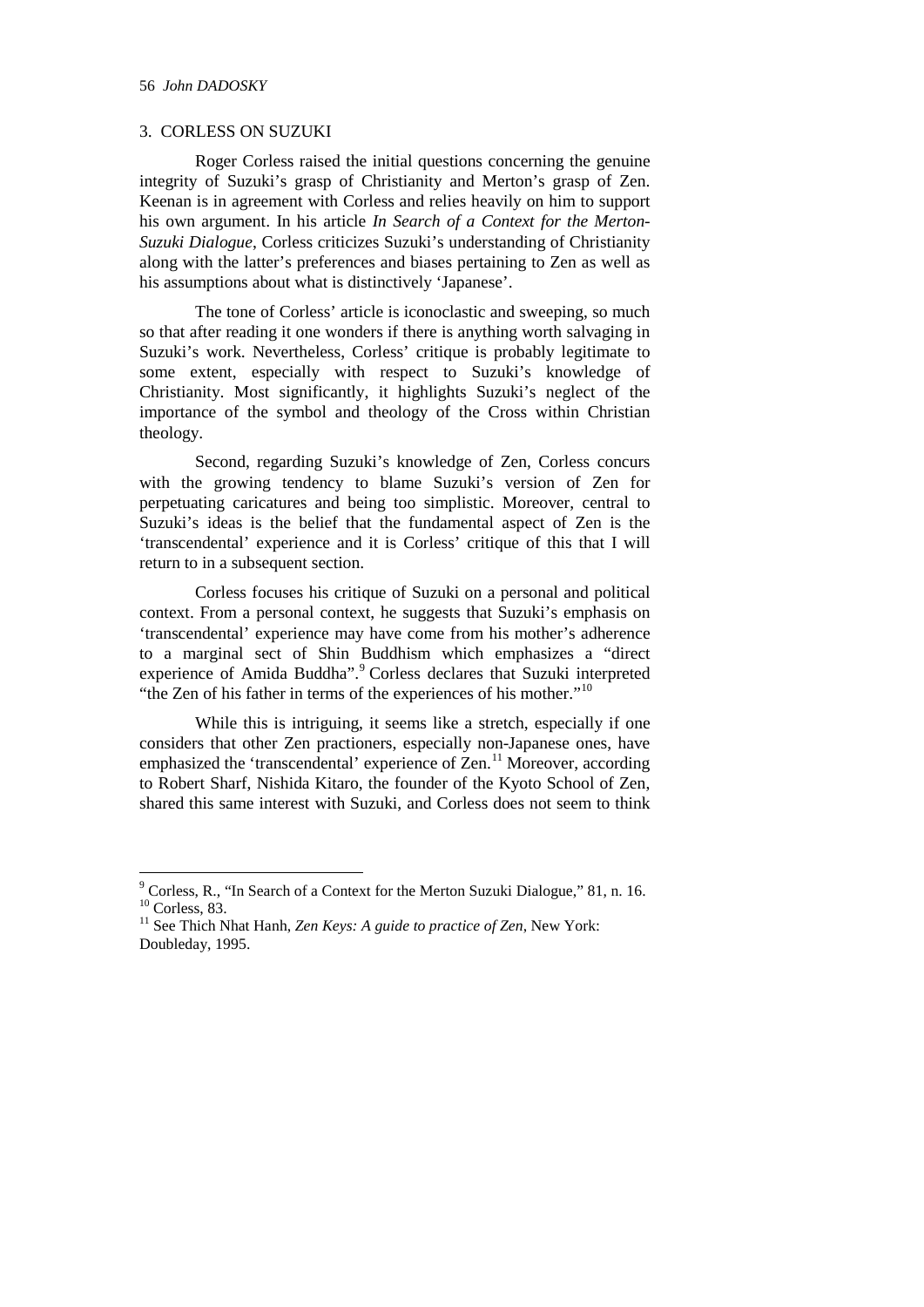the sect of Buddhism that Nishida's mother followed is relevant, or at least he does not mention it.<sup>[12](#page-4-0)</sup>

There is a *zeitgeist* among various scholars in Japan and Europe in the early twentieth century which gives an ontological priority to a transcultural experience as the basis of religion, and these scholars included Suzuki and Nishida. Thus, Suzuki was influenced by certain figures in Western scholarship including Friedrich Schleiermacher, Rudolf Otto, and William James (one could even add Mircea Eliade), who distinguish between the fundamental essence of religion as experience on the one hand, and the subsequent cultural mediation of that experience on the other. Corless argues that Suzuki borrowed this distinction from the Western scholars, and this consequently colored the Zen that he exported to the West. "[I]n fact, a conservative 'back to *bodhi*' reform movement, was ignored in favor of packaging it as a non-doctrinal, pan-human awakening to reality-as-it-really-is."<sup>[13](#page-4-1)</sup> From this he can speak to Suzuki's influence on Merton:

> It was perhaps because Merton accepted Suzuki's transcendental interpretation of Zen that he felt it might provide the needed stimulus to revive the contemplative tradition in Christianity. What Merton did not seem to realize is that Zen Buddhism is Buddhism, and to practice it sincerely entails, as with any other form of Buddhism, the giving up of belief in the Christian (or any other) God. [14](#page-4-2)

From a political context Corless addresses Suzuki's interpretation of Zen with its 'Japaneseness' (*nihonjinron*). The latter refers to Suzuki's attempt to emphasize the distinctively Japanese nature of Zen. *Nihonjinron* refers to the fascination that the Japanese have with themselves as to what is unique about their culture. The suspicion that such questions can lead to a cultural narcissism and nationalism prompts Corless to ask what is exactly unique about Japanese culture? He responds that Shinto, the only true indigenous religion of Japan, can account for the distinctive 'Japaneseness' of the archipelago. He ventures the thesis: "The only way in which Shinto differs from other pre-Axial religions (such as the religions of ancient Greece or Egypt) is that it is still living." [15](#page-4-3) Nevertheless, it is curious that Corless, in his attempt to preserve the

<span id="page-4-0"></span><sup>&</sup>lt;sup>12</sup> Sharf, "The Zen of Japanese Nationalism," 126-7.<br><sup>13</sup> Corless. 84.

<span id="page-4-3"></span><span id="page-4-2"></span><span id="page-4-1"></span> $14$  Corless, 84-5.<br><sup>15</sup> Corless, 85.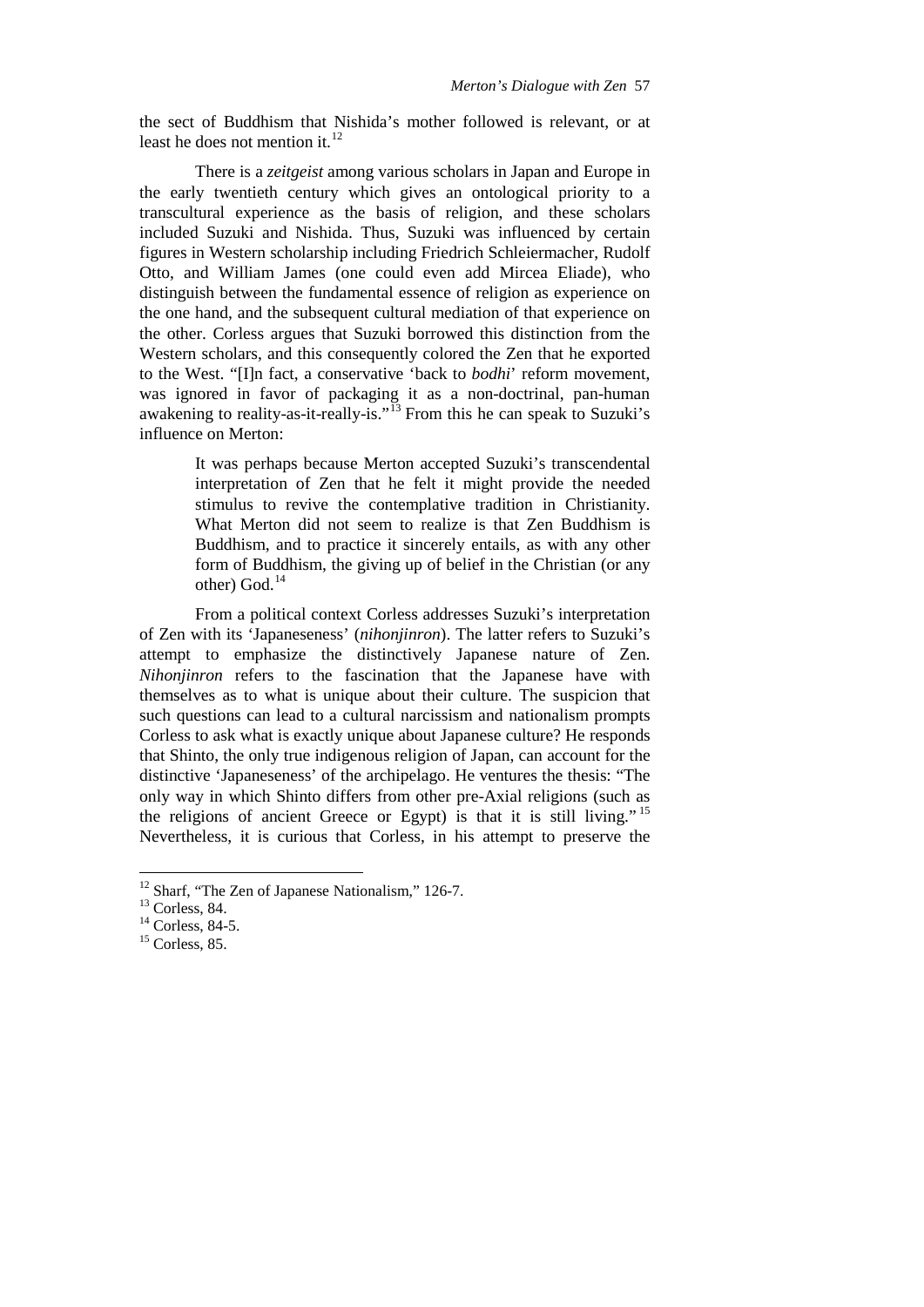integrity of the different lineages of Zen, would so readily lump Shinto together with 'pre-axial' religions, as if there is such thing as 'panindigenous' religions.

Suzuki does not dispute that Shinto is an intimate part of the Japanese identity but as Corless points out, Suzuki misguidedly focuses on its transcendental experience instead of its ritualistic/doctrinal aspects.[16](#page-5-0)

Although certain Shinto themes may already be implicit in Suzuki's understanding of Zen, according to Corless, there is a greater danger. He feels that Suzuki's understanding of Zen perpetuated the ideological beliefs of the superiority of the Japanese race and specifically the warrior class: "We are treading on dangerous ground…the gentle mystic begins to turn into the mighty warrior who will die for the *kokutai*, the Spirit of Japan which can never be wrong".<sup>[17](#page-5-1)</sup>

Moreover, Corless criticizes Suzuki for making too simple a distinction between the Eastern and Western worldviews, and although Corless may be correct about this, his rhetoric seems unfair: "Well, let me screw up my courage and say flat out that this is nonsense. It is a bad joke, as anyone who has been to Japan realizes as soon as s/he steps off the plane".<sup>[18](#page-5-2)</sup> Perhaps I am not as confident as Corless to make judgments about a culture just by stepping off a plane, but if the Japanese are the technological rivals to the West as Corless suggests they are, it may very well have to do with a work ethic that includes a renunciation of individuality for the sake of the group—might we say, a transposition of the self-sacrificial ideal of the 'the mighty warrior who will die for the *kokutai*'? I will leave that for the experts to decide, but having traveled through Japan myself, I do find it to be a distinctive culture. While I am not an expert, having begun a project delving into the philosophy and theology of beauty, I think that the Japanese aesthetics of *wabi-sabi* is unique to Japan. I am not aware of any culture that has an aesthetic category which articulates the beauty of *loneliness* and *emptiness*. On this point, I am sympathetic with Gilbert Ryle who believes that there is a genius to every culture and the recognition of such genius does not have to imply nationalism. I suspect that the aesthetics of *wabi-sabi* constitutes

<span id="page-5-0"></span><sup>&</sup>lt;sup>16</sup> Consider the following quotation from Suzuki, "Zen, therefore, most strongly and persistently insists on an inner spiritual experience. It does not attach any intrinsic importance to the sacred sutras or to their exegesis by the wise and learned." Suzuki, *An Introduction to Zen Buddhism*, 34.

<span id="page-5-1"></span>

<span id="page-5-2"></span> $18$  Corless, 88.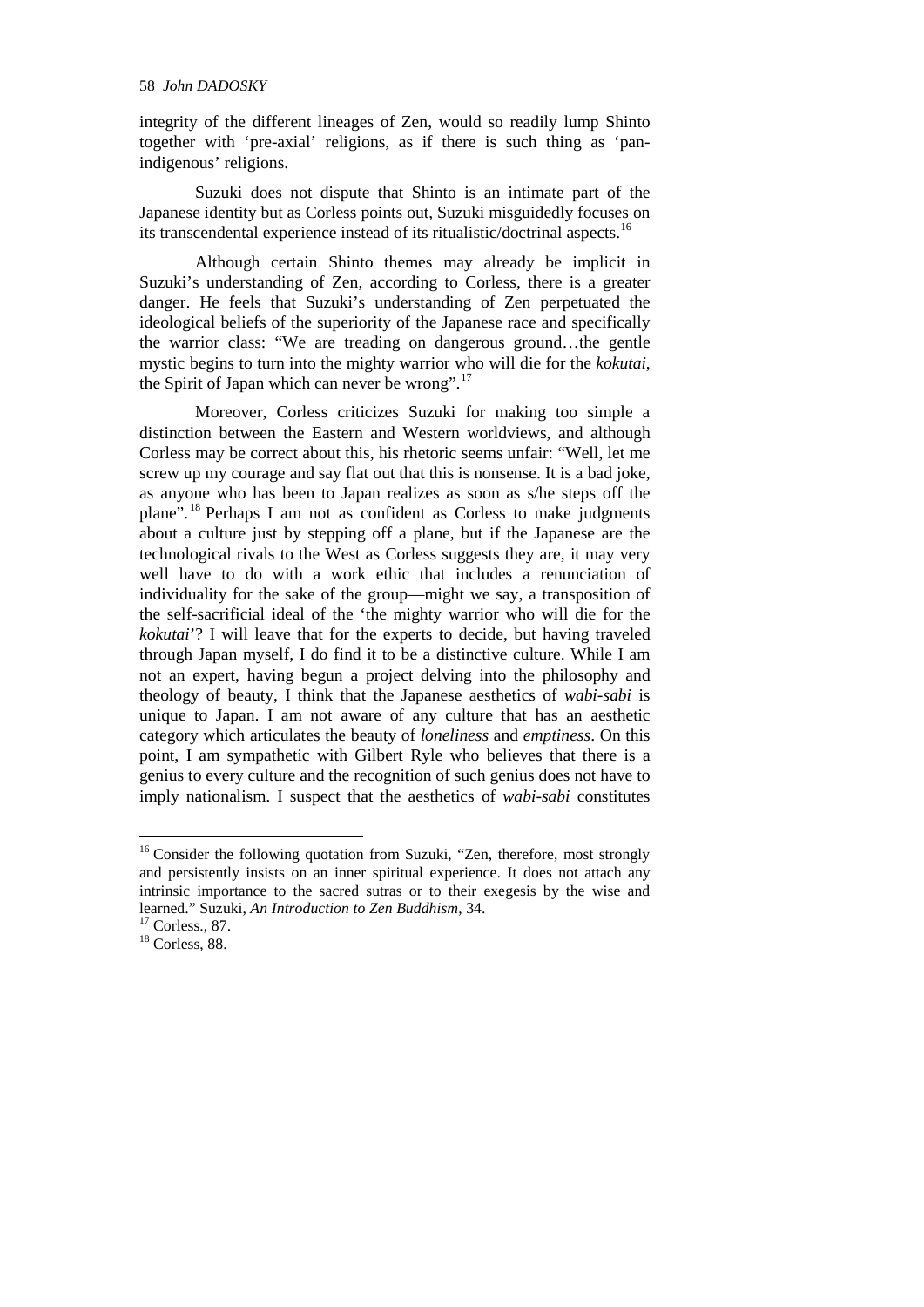part of the genius of Japanese culture regardless of its origin within that culture. I am surprised that Corless does not recognize this as distinctively Japanese but rather focuses exclusively on Shinto.

In sum, Corless' analysis of Suzuki may have many points worthy of consideration, but his rhetorical polemics cloud rather than clarify the issue. Regardless of whether Merton was a better listener than Suzuki, as Corless suggests, both men were trying to build bridges of dialogue in the post-War context, and regardless of how imperfect the dialogue may have been, their attempts are laudable.

### 4. ROBERT SHARF

Keenan and Corless refer to recent works by Robert Sharf who has been on the forefront of the post-modern critique of Suzuki and the Kyoto School of Zen. While I do not have his expertise in Japanese Zen or Buddhism, I would like to examine some of these criticisms for logical consistency.

Sharf is critical of Suzuki and the Kyoto School because he believes they exported a popularized notion of Zen that includes a propagation of Japanese nationalism, an anti-institutional emphasis, and a fundamental unmediated experience as the basis of Zen.

There are some inconsistencies in Sharf's critique concerning the nationalism that purportedly Suzuki and others either implicitly or explicitly expound. First, Sharf's definition of nationalism is incomplete. For him, nationalism is "an ideology or rhetoric that posits a nation or an ethnic or racial group, the members of which all participate equally in the glory of their 'collective past'". [19](#page-6-0) Setting aside the fact that Sharf does not distinguish between patriotism and nationalism, one would think that the real danger of nationalism, rather than the belief in a 'glorious past', is when the group maintains an ideology of its identity in such a way that it either imposes this on others or scapegoats those who do not 'belong' to the group. Nationalism is more about a glorious future than a glorious past although the perception of a glorious past will undoubtedly fuel the ideology.

Second, there is strange irony in this blanket accusation of 'Zen nationalism' leveled against Suzuki, Nishida, Masao Abe and others. It

<span id="page-6-0"></span><sup>&</sup>lt;sup>19</sup> Sharf, "Whose Zen? Zen Nationalism Revisited," 46. Corless cites an earlier version of Sharf's paper, "The Zen of Japanese Nationalism."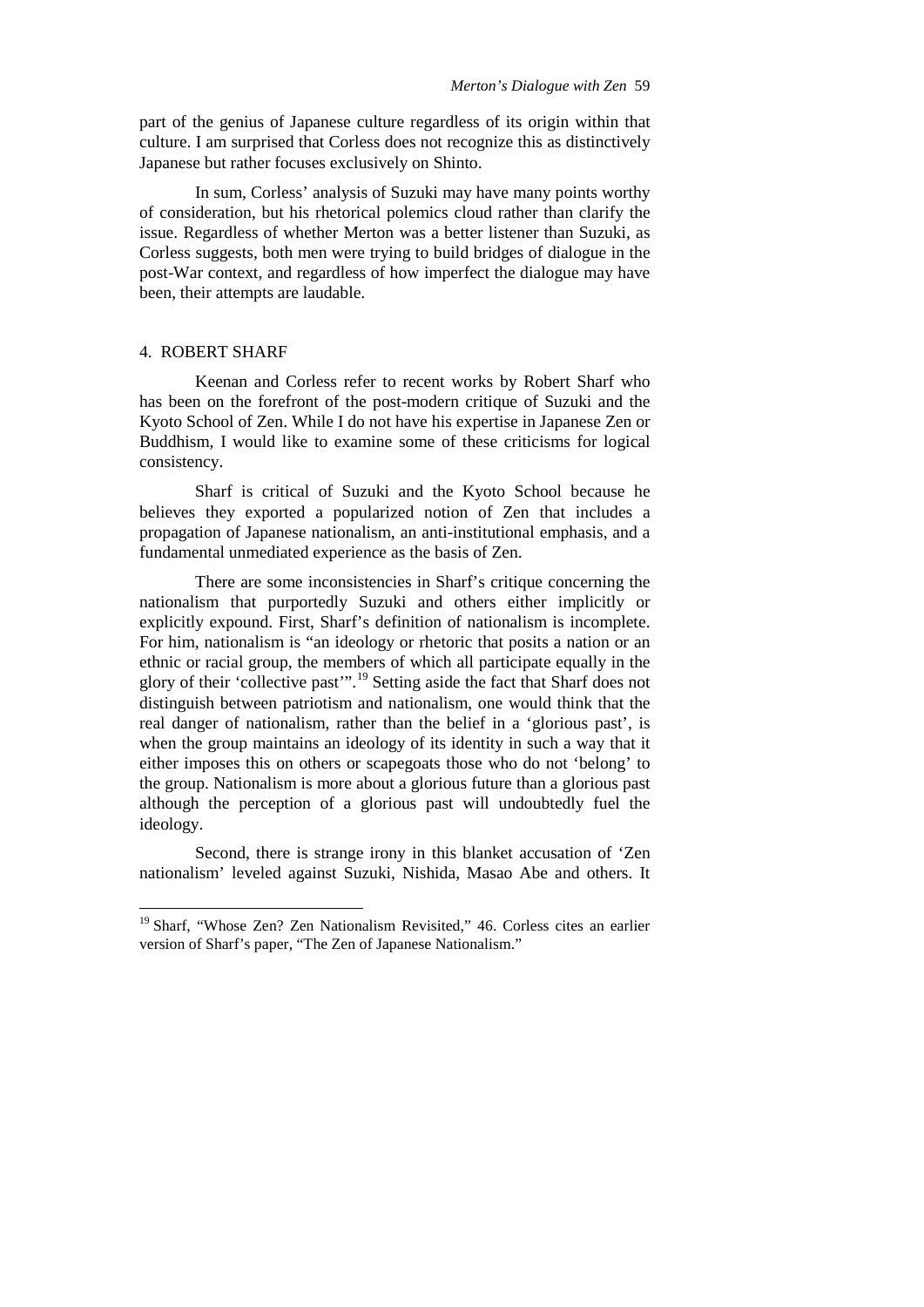#### 60 *John DADOSKY*

may be that they were guilty of either intentionally or unintentionally supporting a nationalist ideology running rampant at the time, not only in Japan, but throughout the world. However, to simply dismiss them in this manner is to ignore the fact that these men, especially Suzuki and Abe, are quite cosmopolitan in their desire to engage the West.

Moreover, in his article *Zen and Japanese Nationalism*, Sharf elaborates on the context of the Meiji period (1868-1912) which was wrought with anti-Buddhist rhetoric and suspicion against Zen for not being Japanese enough. Therefore, is it possible that Suzuki's emphasis on a distinctively 'Japanese Zen' may be influenced by this context of accusation against Buddhism for not being Japanese enough? In this way, perhaps Suzuki's 'nationalism' can be viewed in a different light, as an attempt at preservation, although to what extent it acquired the decadent form of nationalism is another question.

Admittedly, it seems clear that Suzuki thought that Japanese Zen was the superior form of Buddhism. But should this really surprise anyone? Is there not a kind of 'triumphalism' to greater or lesser degrees pervading many of the world's religions? The Dalai Lama is a case in point. He believes that his lineage of Tibetan Buddhism is the most authentic expression of Buddhism. $^{20}$  $^{20}$  $^{20}$  Presumably many advocates of other religions believe that their tradition is the fullest expression, and so on.

In addition, Sharf's critique of Suzuki runs dangerously close at points to the informal fallacies of the genetic and the straw attack. In terms of the former, he claims:

> If the importance of credentials, of institutional sanction, or of traditional authority in Zen comes as a surprise, it may be due in part to the fact that so many of those responsible for popularizing Zen in the twentieth century lacked formal institutional sanction themselves. D.T. Suzuki, Nishitani Keiji, and Abe Masao, to name but a few, all lacked the formal transmission in a Zen lineage, and their intellectualized Zen is often held in suspicion by Zen traditionalists. $21$

This quotation is laden with logical problems if one pushes it too far. If one wants to make formal sanction a criterion of authority within a tradition, then one wonders by what authority Sharf speaks of Zen—as Zen master or Zen intellectual? Second, Sharf is presuming that 'Zen

<span id="page-7-1"></span><span id="page-7-0"></span><sup>&</sup>lt;sup>20</sup> See Heim "A Protestant Reflection on Interfaith and Ecumenical Issues."<br><sup>21</sup> Sharf, "Whose Zen?", 43.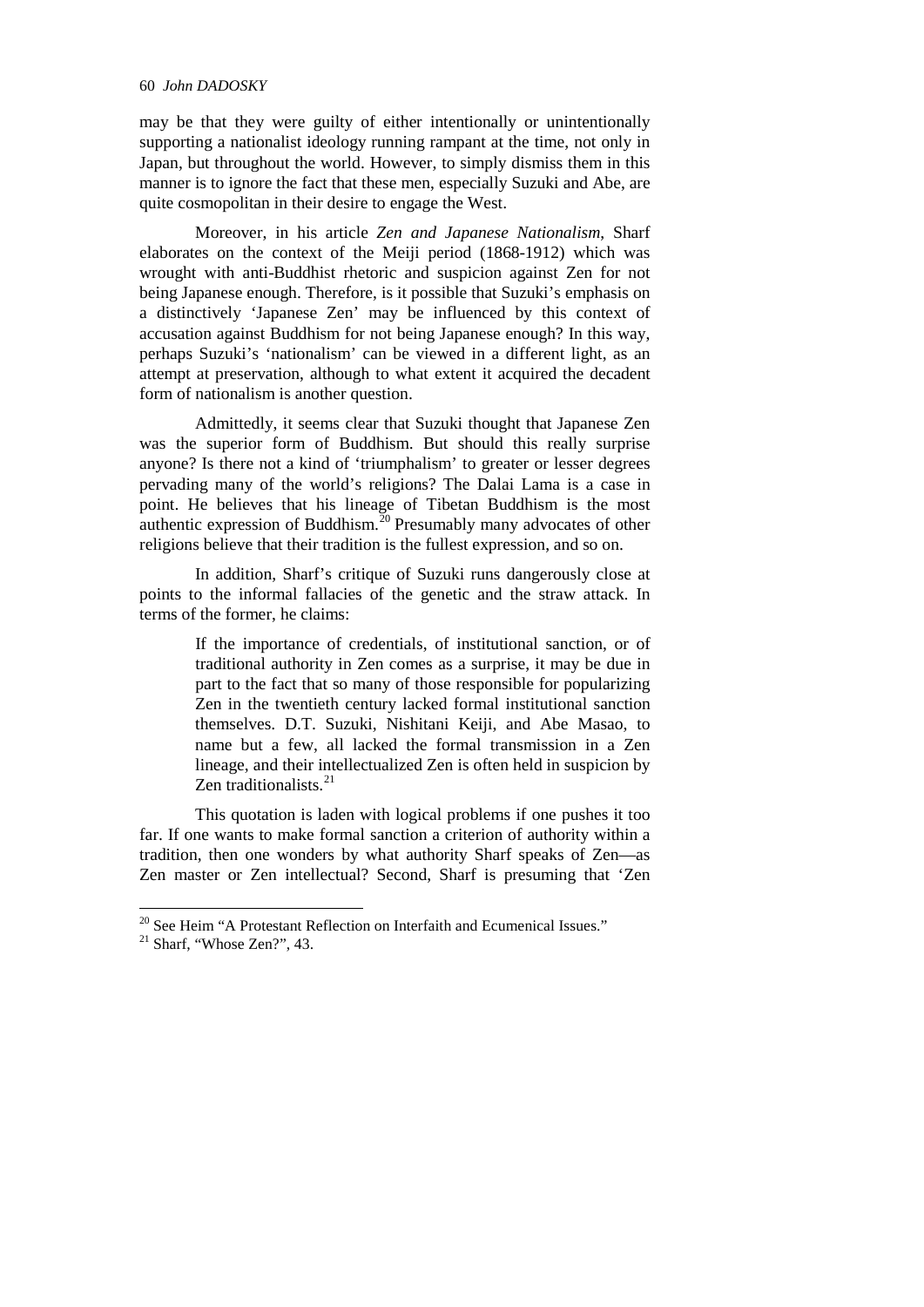traditionalists', whoever they may be, somehow speak for an entire system of lineages, as if the traditional or 'orthodox' are somehow more 'authentic'. In fact, the most conservative in a tradition can often represent the most aberrant. What is more, by presuming this, Sharf implicitly presupposes the very thing he cautions against, that there is a purer notion of Zen, and of course he presumes that Suzuki does not possess it. Sharf does not account for the fact that Zen, as with any other religious lineage, developed historically and that often reform movements can be a 'purer' expression than those prior. Such was the case in Christianity with St. Francis and his reforms relative to the medieval monastics. Could it be that Suzuki and the Kyoto School are part of a modern development in Japanese Zen?

In terms of a straw attack, Sharf basically lumps Suzuki and the entire Kyoto School together to describe their position as "some sort of nonsectarian spiritual gnosis…by insisting that Zen is a way of experiencing the world, rather than a complex form of Buddhist monastic practice".<sup>[22](#page-8-0)</sup> Certainly Suzuki and Nishida place priority on Zen experience and thus they may have been influenced by Western thinkers such as Schleiermacher, James, *et al*. But why should this matter? On the one hand, Suzuki is a communicator. He is trying to communicate his enthusiasm for Zen to Westerners. This enthusiasm spread to Merton and other notable figures at the time. On the other hand, what is wrong with finding categories from other cultures which help people understand their own traditions more deeply? During the  $13<sup>th</sup>$  Century many 'traditional' Christians opposed Thomas Aquinas' use of Aristotle within his theology but nevertheless, his use of Aristotle remains a permanent achievement in Catholic theology. The fact is that belief systems develop, and one way to view Suzuki and the Kyoto School, however imperfect their attempts may be, and regardless of how subsequent generations popularize or misappropriate their views, is that they were trying to communicate Zen to the West and found categories from the Western intellectual tradition that helped them understand their own conception of Zen.

Intimately related to these critiques is the question whether there is an 'essence' of Zen. Sharf is critical of attempts to identify an essence of Zen and distinguish this from its cultural expressions. He even goes so far as to link this distinction to nationalism and fascism.<sup>[23](#page-8-1)</sup> I have to admit I find this connection to be an unconvincing leap. If Suzuki and Nishida

<span id="page-8-0"></span> $22$  Sharf, "Whose Zen?", 43.

<span id="page-8-1"></span><sup>23</sup> Sharf, "Whose Zen?", 43-44.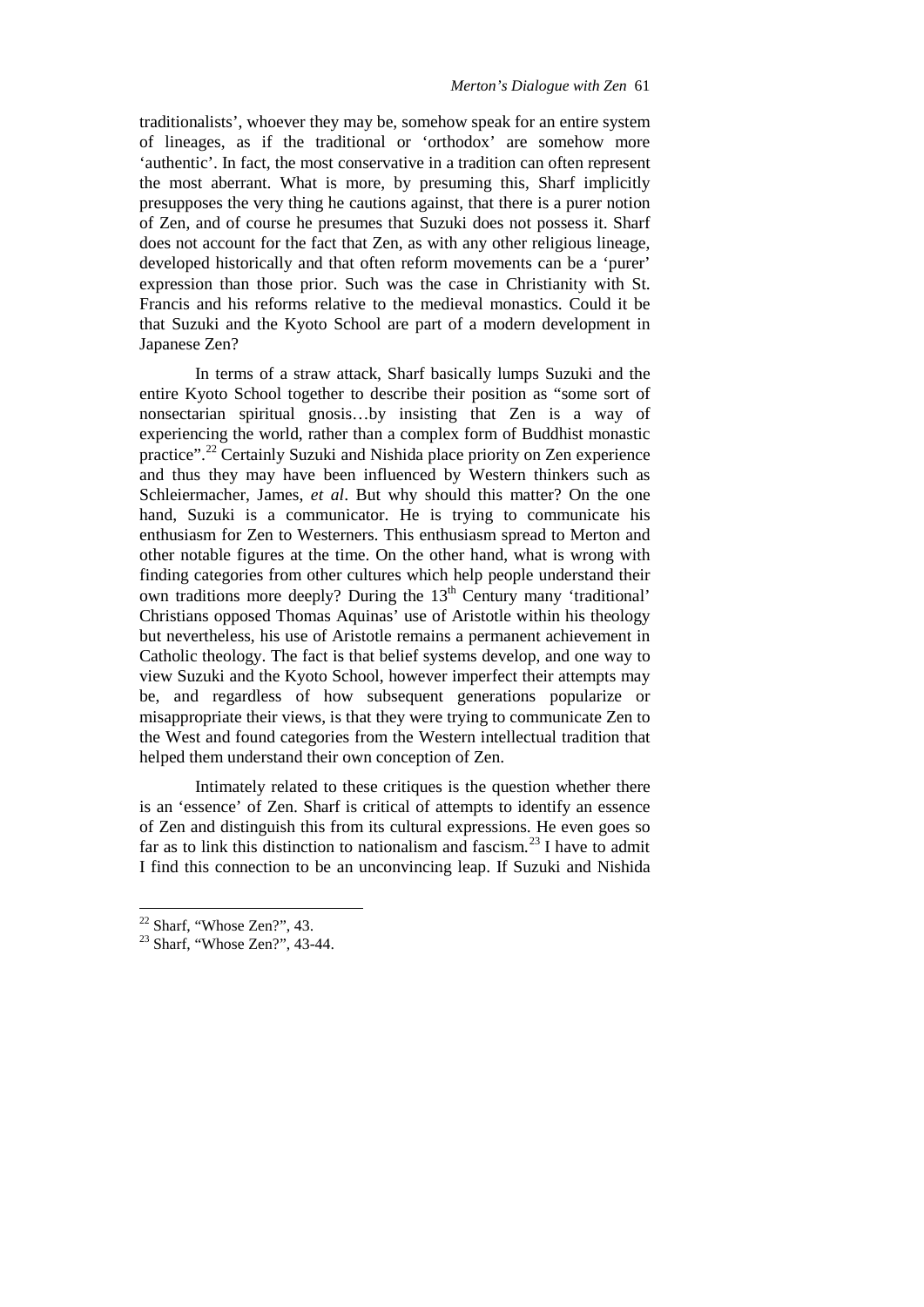were the nationalists he claims them to be, it seems they would not want to eschew the cultural expressions of Japanese Zen in some transcultural experience.

Second, I am not sure in what light Sharf, Corless and others hold the Vietnamese Buddhist Thich Nhat Hanh, but according to him: "The essence of Zen is awaking. This is why one does not talk about Zen, one experiences it".<sup>[24](#page-9-0)</sup> Thich Nhat Hanh seems to advocate Zen as wordless experience, but one would not call him a Vietnamese nationalist or fascist. In fact, he is quite the opposite; he is a staunch activist for peace and social justice. In 1967 he was nominated by Martin Luther King Jr. for a Nobel Peace prize. Therefore, the linking of this type of Zen experience to decadent nationalism does not follow.

Finally, it would seem that the polemical hermeneutic of suspicion that is being leveled against Suzuki and the Kyoto School is at times as reductive as their critics accuse the supposed 'Zen nationalists' of being. But the question remains, do Keenan, Corless, and Sharf have some legitimate criticisms of this Suzuki conception of Zen?

## 5. IMMEDIATE EXPERIENCE AS RHETORIC?

Each of Suzuki's critics mentioned so far in this article cite Bernard Faure's work on Zen, especially his critique of Suzuki. Faure's two groundbreaking works on Zen, *The Rhetoric of Immediacy* (1991) and *Chan Insights and Oversights* (1993), seek to reverse some of the Western misconceptions about Zen.

Faure's treatment of Suzuki, Nishida and the Kyoto School is less polemical and more sober in approach. He argues that Suzuki and the others were part of a lay movement that emphasized the noncultural/religious aspects of Zen with anti-intellectual tendencies, and at times made sweeping generalizations and misinterpreted various other lineages.

Faure begins his analysis of Suzuki by citing Merton's laudatory praise of him (cited above) as "without question one of the most complete and most authentic presentations of an Asian tradition and experience by any one man in terms accessible to the West".<sup>[25](#page-9-1)</sup> Undoubtedly this kind of

<span id="page-9-0"></span> <sup>24</sup> Thich Nhat Hanh, *Zen Keys*, 49.

<span id="page-9-1"></span><sup>25</sup> Faure, *Chan Insights and Oversights*, 55; Merton, "D.T. Suzuki: The man and his work," in *Zen and the Birds of Appetite*, 62-63.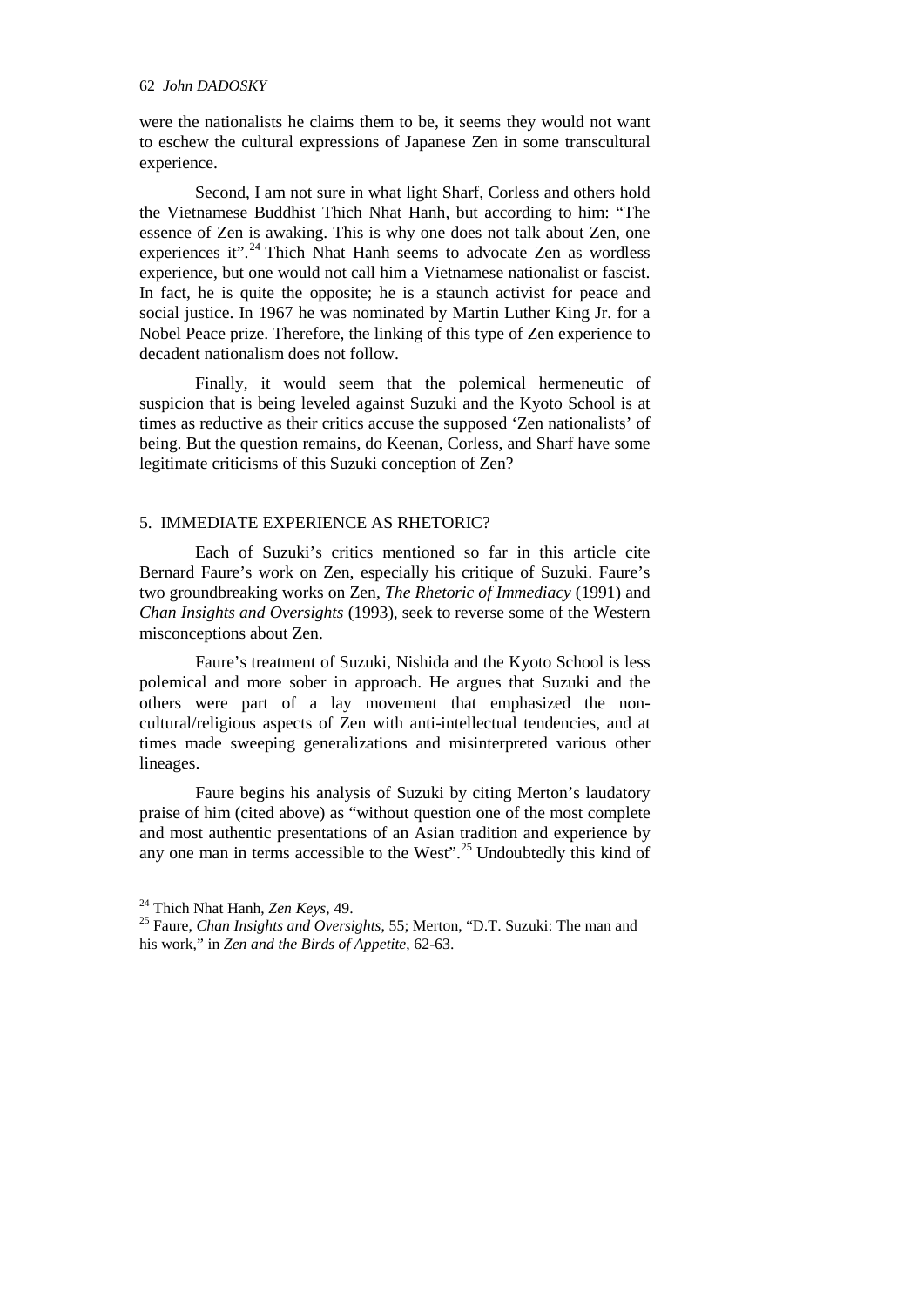praise makes Suzuki's critics cringe, for it not only recognizes him as an authority but also seems to legitimize his understanding of Zen, which they view as a modern form and even decadent in comparison to more traditional forms. It does not account for the many lineages of Zen and the complex traditions and doctrines pertaining to them.

Indeed, as noted above, Suzuki could write very clear English, and he could communicate his understanding at a time when Western scholars were ready to receive it. Thus, Keenan is perhaps correct to suggest that Merton's understanding of Buddhism must be kept in context. What is more, one cannot help but wonder if there is merit to the criticism of Suzuki's overgeneralizations especially if we consider the following comments:

> I would like to say that there are two types of mentality that fundamentally differ from one another: (1) affective, personal, dualistic, and (2) nonaffective, nonpersonal and nondualistic. Zen belongs to the latter and Christianity to the former.<sup>[26](#page-10-0)</sup>

However, even this quotation as simplistic as it may sound probably pertains to Suzuki and Merton's attempt to distinguish what Lonergan would call *the world of immediacy* and *the world mediated by meaning*.<sup>[27](#page-10-1)</sup> Is Suzuki suggesting that the Eastern mentality has been more oriented to the world of immediacy?

In addition, Faure does not emphasize the 'nationalistic' aspects of Suzuki's thought as Sharf does. Although he is suspicious, along with the others, about the issue of unmediated experience as a basis for religious belief, and how this leads to a separation of belief from experience and seems to indicate a transcultural basis for belief, Faure's critique cites the oft quoted argument from Stephen Katz, who states, there "*are NO pure (i.e. unmediated) experiences*." This notion "if not self-contradictory" is "at best empty." Rather, 'mystical' experiences are effected by the mystic's "pre-formed anticipation".<sup>[28](#page-10-2)</sup> Undoubtedly influenced by Faure, Keenan raises an interesting point about this issue, and since he invokes Lonergan I would like to offer a clarification.

First, it is necessary to examine Katz's critique more closely. Since his rhetoric has influenced many people, it will be necessary to

<span id="page-10-2"></span><span id="page-10-1"></span>

<span id="page-10-0"></span><sup>26</sup> Merton, *Zen and the Birds of Appetite*, 133. <sup>27</sup> See chapter 3 "Meaning" in Lonergan, *Method in Theology*. <sup>28</sup> Katz, "Language, Epistemology and Mysticism," in Katz (ed.), *Mysticism and Philosophical Analysis*, 26.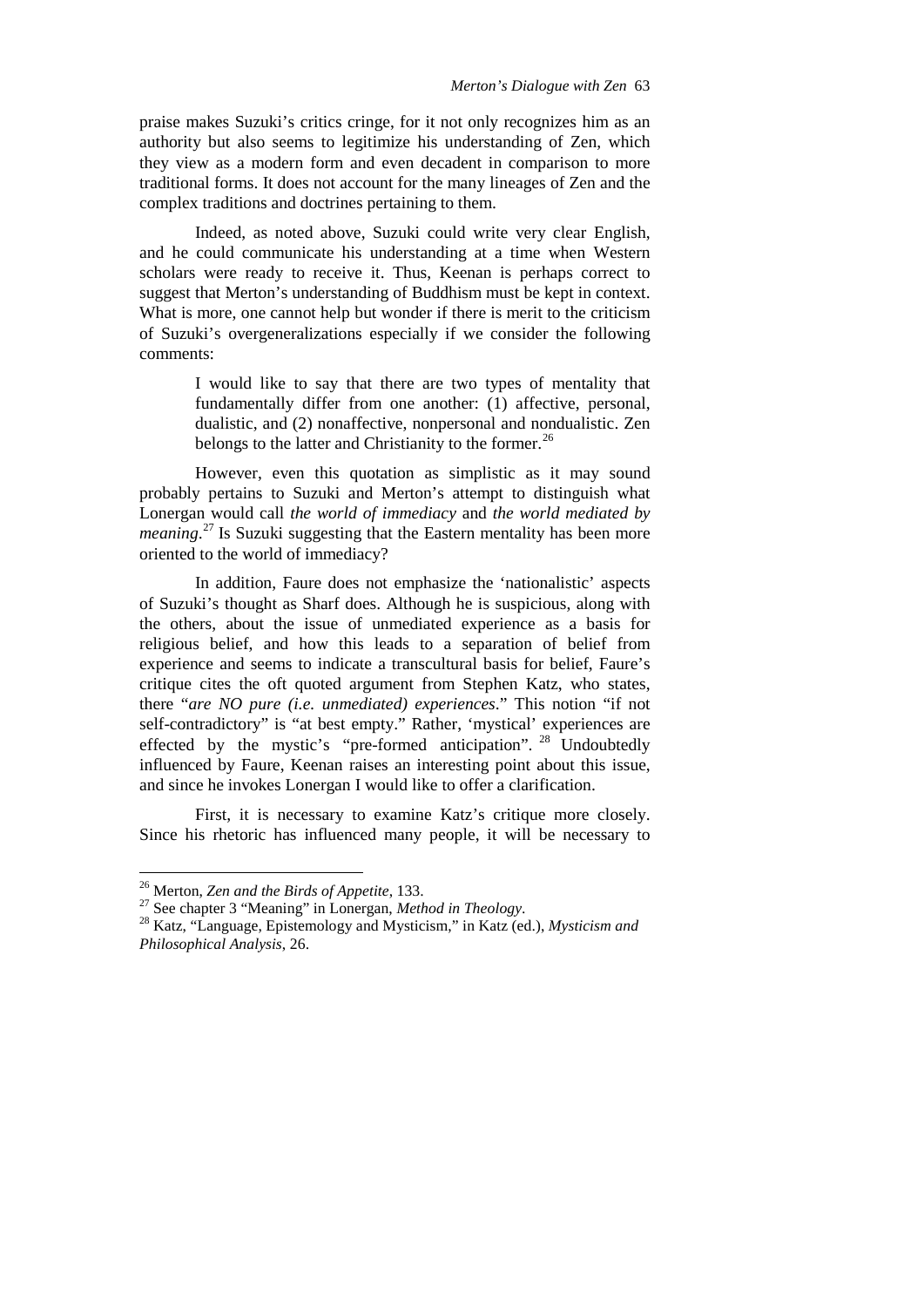provide a response by Jamie Price from a Lonergan perspective, and a clarification of the latter's response.

Katz emphasizes a "two-directional symmetry" wherein "beliefs shape experience, just as experience shapes belief."<sup>[29](#page-11-0)</sup> He uses the example of Manet's painting of the Gothic Notre Dame Cathedral wherein the painter assumed the archways were Gothic and painted them accordingly. It has been established, upon closer inspection, that the archways are indeed Romanesque and Manet's interpretation is inaccurate.<sup>[30](#page-11-1)</sup> His experience of the total architecture as Gothic, according to Katz, shaped his belief that the archways were Gothic as well.

Secondly, Katz insists that we cannot take two mystical experiences from distinct traditions and assume that they are the same. It is "misleading" to believe that there is a "common core" to a mystical experience. He spends considerable time contrasting a experience of a Jewish mystic to that of a Buddhist and concludes: "There is no intelligible way that anyone can legitimately argue that a 'no self' experience of 'empty' calm is the same experience as...one of whom is conceived of as the personal God of Western religion..."<sup>[31](#page-11-2)</sup> This criticism echoes that of Corless who also posits a dialectical difference between Buddhism and monotheism. Nevertheless, in order to make this claim Katz must presume that he has understood both experiences at least to some extent in order to claim this non-intelligibility.

Mystical experiences may have similarities with regard to generalized descriptions but this by no means proves that they are the same for Katz. Any "metaphysical entity" can be compared if the "phrases are indefinite enough".<sup>[32](#page-11-3)</sup> Likewise, Katz criticizes "those seeking some variety of the *philosophia perennis*" because they assume some "universal common mystical experience" in which, upon closer inspection, they are "misled by appearances".<sup>[33](#page-11-4)</sup>

Katz' conclusion is that all mystical experiences are contextual and therefore cannot be understood outside of this "total context".

...choosing descriptions of mystic experience out of their total context does not provide grounds for their comparability but

- <span id="page-11-4"></span><span id="page-11-3"></span>
- 

<span id="page-11-1"></span><span id="page-11-0"></span><sup>&</sup>lt;sup>29</sup> Katz, 33.<br><sup>30</sup> Katz, 30.<br><sup>31</sup> Katz, 39-40.<br><sup>32</sup> Katz, 51.<br><sup>33</sup> Katz, 57.

<span id="page-11-2"></span>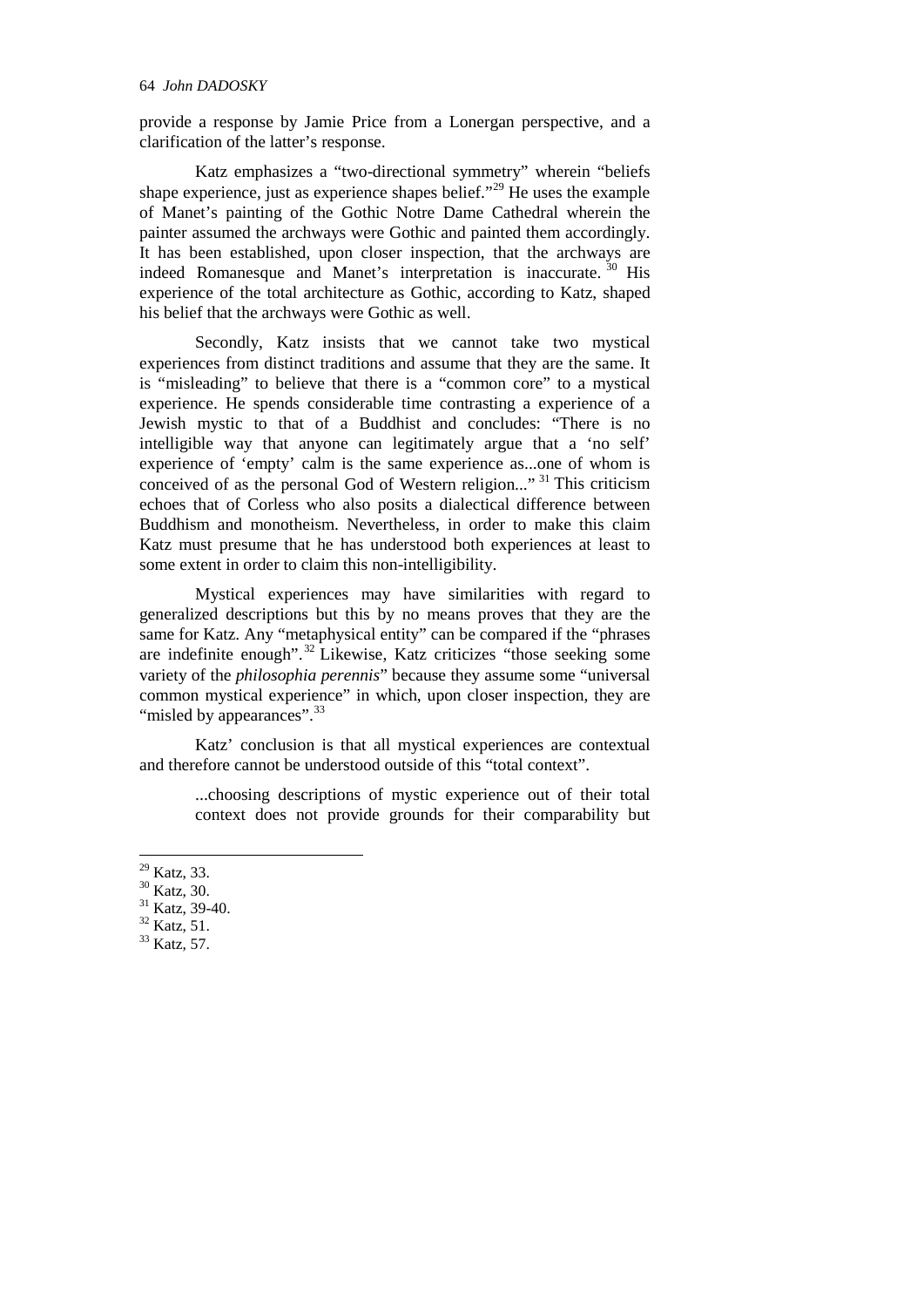rather severs all grounds of their intelligibility for it empties the chosen phrases, terms, and descriptions of definite meaning. [34](#page-12-0)

His article is a plea to respect the richness and diversity of the data of mystical experiences. We need to let the experiences stand on their own (let God be God, Brahman be Brahman, etc.) and not simply try to equate them.[35](#page-12-1) Hence, he advocates rather a "plea for the recognition of the differences".  $36$  While I would concur with this latter statement, I would add that equally important is the recognition that there are *different* types of differences, a topic to which I will return below.

There have been several critiques of Katz's position. James Price III in an article which appeared in *The Thomist* (49) in 1985 puts forth a response from a Lonergan perspective.<sup>[37](#page-12-3)</sup> Price recognizes Katz's position that mystical experience is "essentially mediated" as a "welcome development." Yet it does not follow that there is no objectivity to such claims—that the experiences are culturally bound. Katz assumes an inaccurate cognitional theory which reduces knowledge to experience and interpretation. "An accurate cognitional theory," Price states, "would objectify knowing as a threefold process of experience, interpretation, and judgment." That is, for Lonergan there is no objectivity until one has answered the question authentically, "Is it so?" For example, when Katz refers to the painting by Manet of Notre Dame Cathedral, he presupposes objective knowledge. This occurs when he presumes that *upon closer inspection* of the archways one can determine the style accurately. He must presume a third level of cognitional operations—judgment. Thus, to affirm with Katz a cognitional theory which either ignores or denies the performance of "true judgment" is to affirm a position on cognitional theory which, while not self-contradictory, is nevertheless "selfdestructive". [38](#page-12-4)

Secondly Price takes issue with Katz's belief that there can be no unmediated experiences. Price does not assume as Katz does that interpretation necessarily filters out or distorts "the real". Following Lonergan, Price claims that the real can be apprehended through interpretation and subsequent judgment.

<span id="page-12-3"></span><span id="page-12-2"></span>

<span id="page-12-1"></span><span id="page-12-0"></span><sup>&</sup>lt;sup>34</sup> Katz, 47, 56-57.<br><sup>35</sup> Katz, 66.<br><sup>36</sup> Katz, 24.<br><sup>37</sup> Price III, "The Objectivity of Mystical Truth Claims," *The Thomist* 49 (1985),<br>81-98.

<span id="page-12-4"></span><sup>&</sup>lt;sup>38</sup> Price III, 87-89, 91.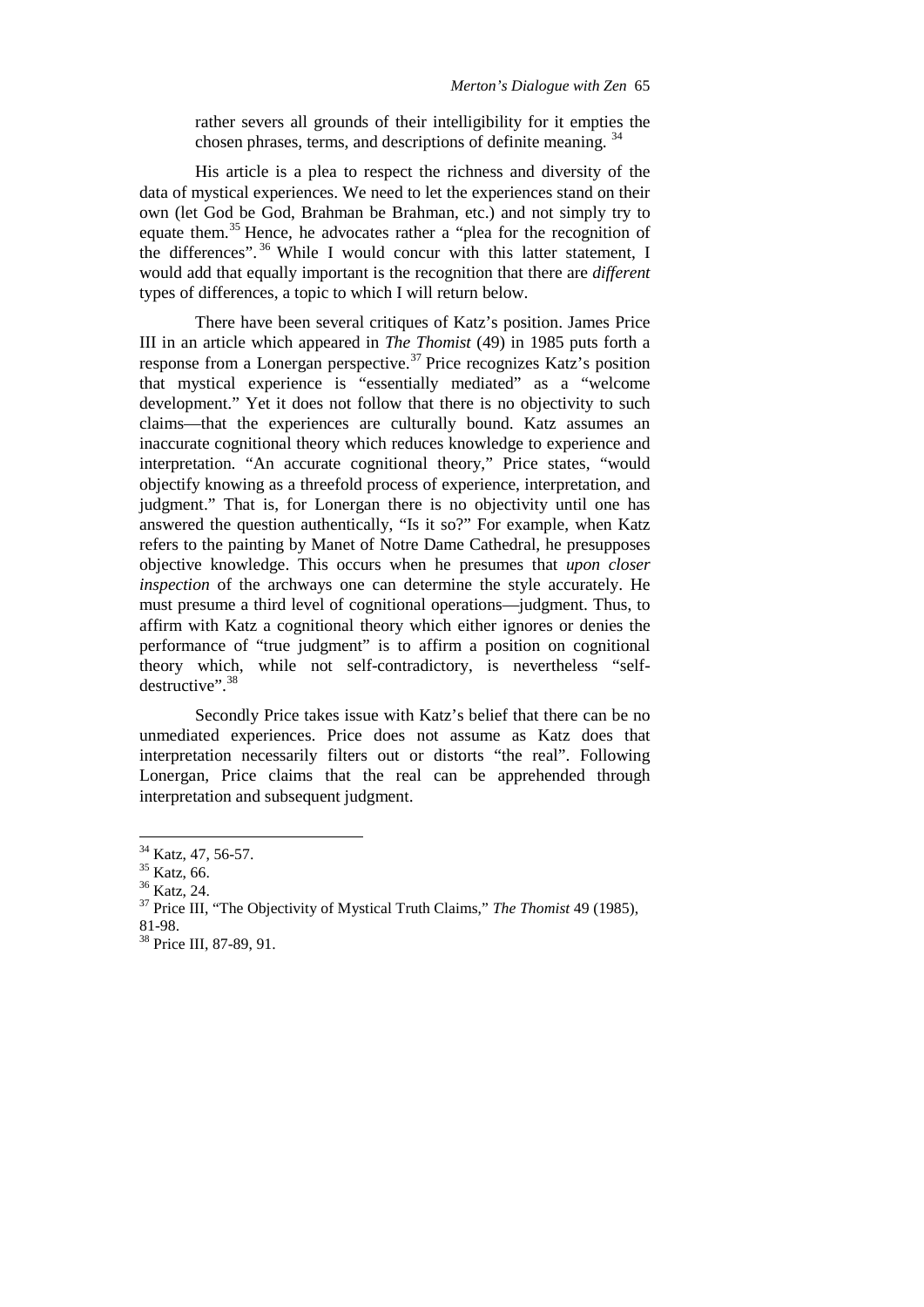Interpretation does not, in principle at least, distort experience; rather, it grasps the intelligibility inherent in it. True meanings, therefore, are interpretations of experience affirmed to be true through the performance of correct judgment...The problem of objectivity, then, is not the problem of perceiving unmediated experience; it is the problem of making correct judgments.<sup>[39](#page-13-0)</sup>

Finally, Price takes issue with Katz's contention that there is no "sameness" to cross-cultural mystical experiences. Price respects Katz's desire not to reduce the richness of diverse mystical experiences to the "same". However, by overemphasizing this point Katz is committing an "oversight" which leads to a radical pluralism and relativism. Price uses the example of an Inuit and a Pueblo who visit Manhattan. They both have different experiences, interpret them within the context of their own cultures and traditions, yet this does not "preclude objective knowledge". [40](#page-13-1)

> ...it can also be affirmed that mystics from different traditions may know the same mystical reality, and that their respective linguistic and cognitive predispositions do not preclude the possibility either of objective knowing or mutual understanding and correction.[41](#page-13-2)

If Katz is correct and there is no objectivity to mystical experience (even though he has to assume objective knowledge about mystical experience in order to make this claim), there is no possibility for dialogue other than mere conversation. I can listen to a Buddhist's 'mystical' experience but I cannot relate to it. On the other hand, following Lonergan, if Price is correct, then there is a need for dialogue which facilitates, "mutual communication, correction," and "expansion" of understanding. Therefore, Price calls for a "qualified relativism," which offers "the foundations for a critically grounded *philosophia perennis*." He concludes:

> For, if the recognition of the mediated character of mystical experience can eliminate the facile presumption of a perennial philosophy, so the recognition of an adequate cognitional theory can eliminate the wrong turn that leads not only to the easy assumption of a radical pluralism among the world's mystical traditions, but to the categorical denial of the objectivity of

- <span id="page-13-2"></span><span id="page-13-1"></span>
- 

<span id="page-13-0"></span><sup>&</sup>lt;sup>39</sup> Price III, 93-94.<br><sup>40</sup> Price III, 98.<br><sup>41</sup> Price III, 97.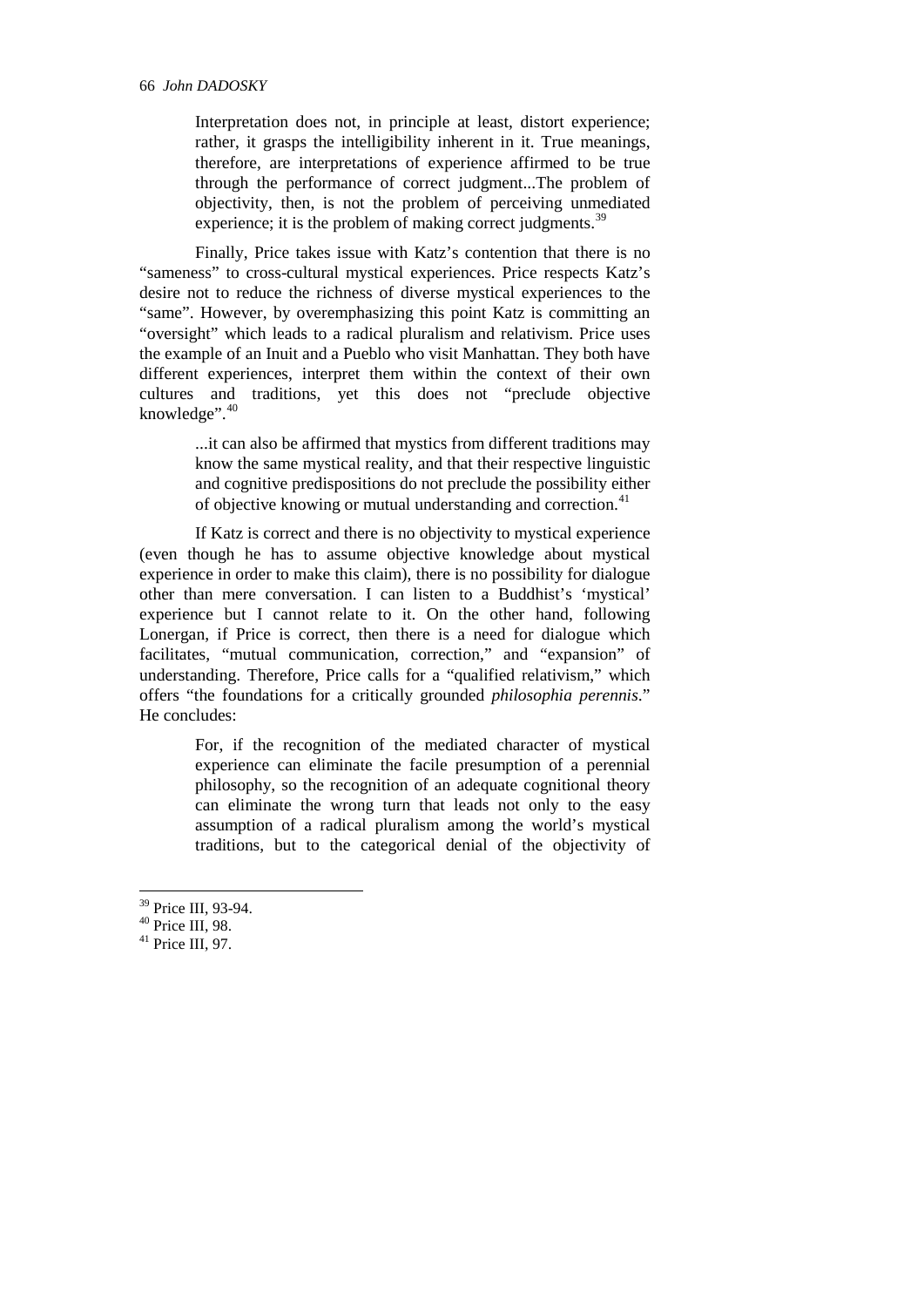mystical truth claims, and the effective foreclosure of an important avenue of interreligious and cross-cultural dialogue.<sup>[42](#page-14-0)</sup>

At this point some clarification of Lonergan's treatment of this topic is in order. Strictly speaking, as far as I know Lonergan does not use the term *unmediated* experience and if he does it is only on occasion. To the extent that he does, he would be referring not to a reality free from cultural-religious meanings. Rather, he uses the terms *pure pattern of experience*, *infrastructure*, *elemental meaning* and *mediated return to immediacy* to try to explain those experiences wherein the distinction between the subject and object is not clearly differentiated, such as Heidegger was attempting by invoking the term *Dasein*. But Lonergan's use of these terms does not refer to an unmediated experience, that is, one devoid of meanings culturally or otherwise.

In his critique of Merton and Buddhism, Keenan asserts that the question of pure experience remains an open question.<sup> $43$ </sup> While this may be true, I do not think he understands that for Lonergan the 'pure' of pure experience means something very specific. When he uses the expression 'pure pattern of experience' he does not mean that it is pure in the sense that the experience is free of all socially inhabited/constructed meanings. He means it is pure in the sense that in those moments the subject's consciousness is free of instrumentality, e.g. the differentiations of common sense (ordinary living) and theory—viewing the world through a scientific *Weltanschauung*. For example, in his famous experience at Polonaruwa, Merton claims that he is "jerked clean out" of himself.<sup>[44](#page-14-2)</sup> Presumably what he means is that he is jerked out of the ordinary instrumentalization of differentiated consciousness to an immediate experience that is very difficult to describe.

Nor does this type of experience necessarily pertain to religiousmystical experience. It occurs in the aesthetic pattern of experience and regularly in the fecund imaginings of the artist. On this point, I would agree with Keenan who suggests that these experiences occur in the ordinary events of everyday living. Of course they do and this is supported by the fact that Lonergan was influenced on this account by the developmental theory of Jean Piaget.

<span id="page-14-2"></span><span id="page-14-1"></span>

<span id="page-14-0"></span><sup>42</sup> Price III, 98. <sup>43</sup> Keenan, 130. <sup>44</sup> See Raab, "*Madhyamika* and *Dharmakaya*," *The Merton Annual*, (2004), 195- 205.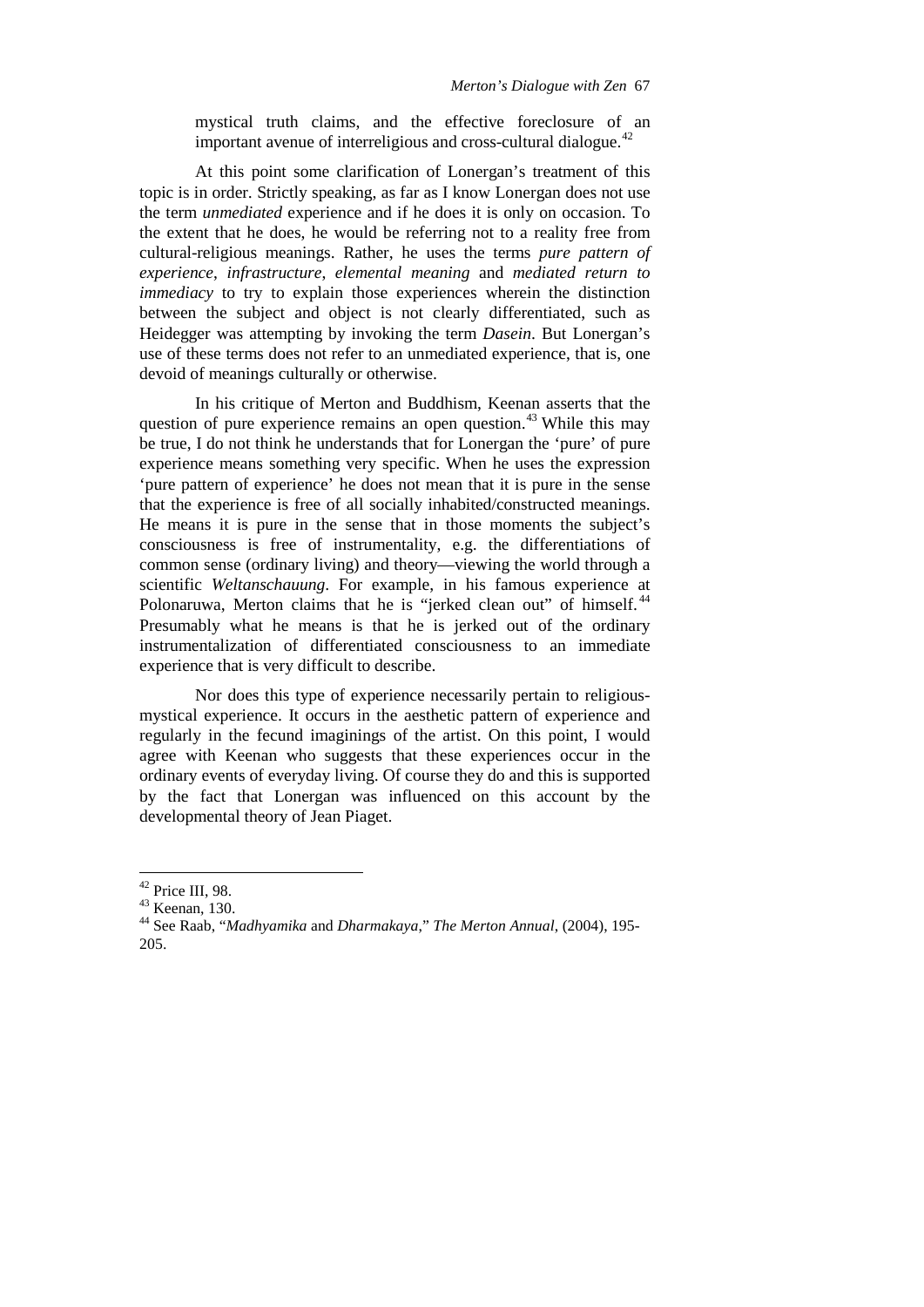Secondly, this experience is *patterned*, so there is not some kind of raw data with no intelligibility affecting the mind like some *tabula rasa*. Frequently, subsequent reflection can lead to a symbolic representation that aims to communicate the multivalent nature of the experience. A dramatic instance of this can be seen in the struggle of Theresa of Avila to expound the mystical journey within the image of the seven mansions of the Interior Castle.

This realm where the distinction between the subject and object is not clearly differentiated Lonergan also describes as *elemental meaning*. The latter also refers to *the world of immediacy*, and the important clarification is *im*-mediate rather than *un*-mediated because it does not hold that there are no meanings whatsoever present in the world of immediacy. In fact, Robert Doran, one of Lonergan's successors argues that there is a sense by which rudimentary meanings can be presented to human consciousness in this way.<sup>[45](#page-15-0)</sup> Therefore, in a strict sense, the world of immediacy is not 'unmediated' or 'pure' in the sense that Katz objects, as if there are no meanings presented to human consciousness in the world of immediacy or elemental meaning. Moreover, the world of immediacy is inextricably linked to the world mediated by meaning and in this respect he applies it to mystical-religious experience. The experience of the mystic is one of *a mediated return to immediacy*. Hence, the very doctrinal and symbolic world of the given tradition in which the mystic lives, is the very world that mediates him or her to the world of immediacy. The surplus of meaning one encounters in this experience in the return to immediacy may be difficult to express, but this is because the nature of the experience lends itself to a surplus that, at best can only be captured in the multivalent language of symbol, allegory, and myth. Again, Merton's experience at Polonaruwa could corroborate this language of Lonergan in that the experience of being 'jerked clean out' of himself is mediated by way of the giant Buddha figures to an immediacy that is presumably Zen-like in character although we cannot know for sure. Nevertheless, Keenan is suspicious of such language. He asserts:

> But no pure experience, by the very fact that it is ineffable and unmediated can ever serve as a source of any insight or judgment about anything. Mystic insight serves as data nothing…They indeed lead to awakening and wisdom but they are not useful for talking.<sup>[46](#page-15-1)</sup>

<span id="page-15-0"></span><sup>&</sup>lt;sup>45</sup> See Doran, "Reception and Elemental Meaning: An Expansion of the Notion of Psychic Conversion," *Toronto Journal of Theology*, 20.2 (2004), 133-57.<br><sup>46</sup> Keenan, 130-131.

<span id="page-15-1"></span>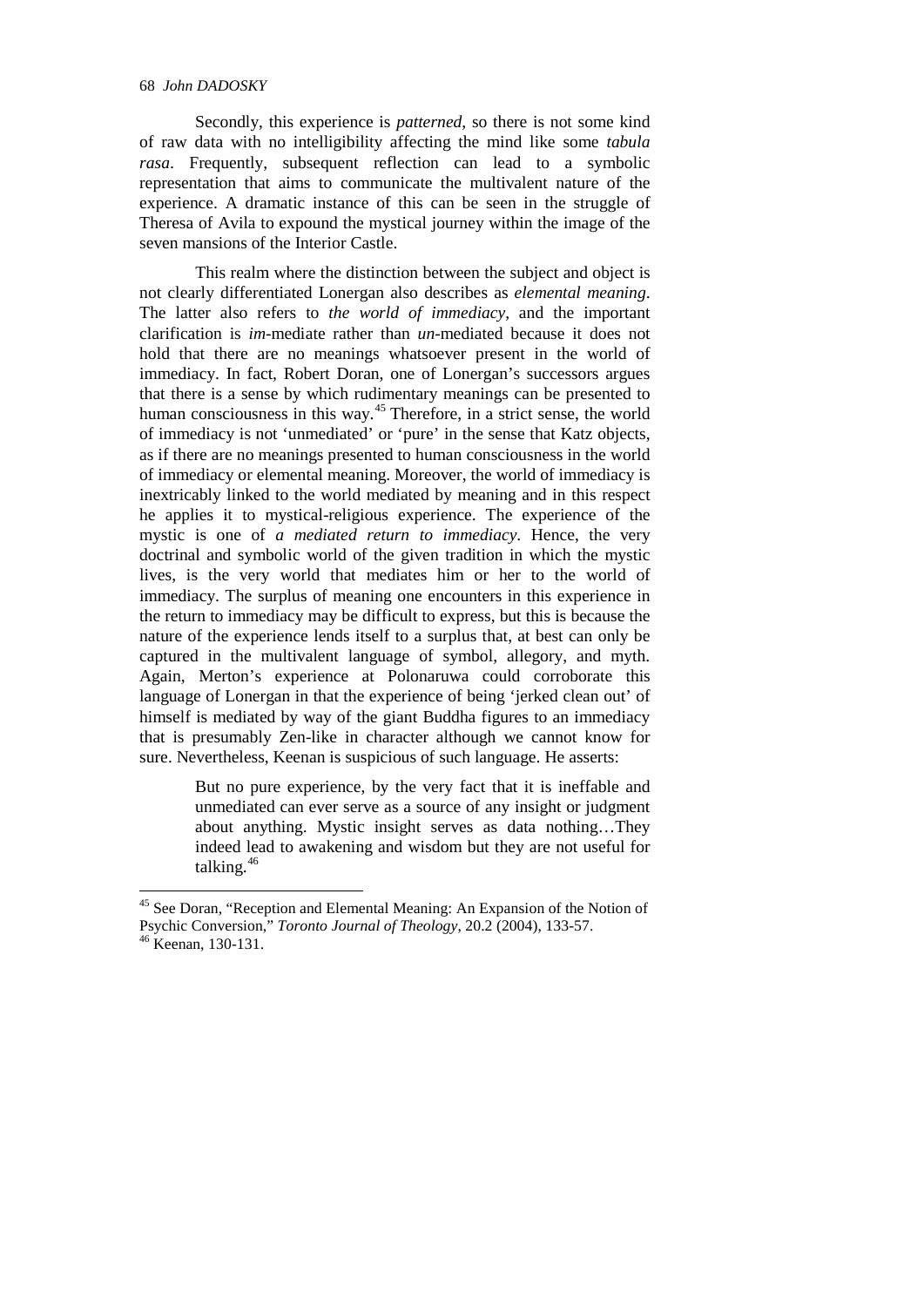It strikes me that Keenan sounds a little cynical with respect to the relationship between a momentous experience and the ability to communicate that message. Whether or not a 'mystic insight' adds to data is beside the point, the fact is that historical examples testify that such experiences occur and, if nothing else, they lend to the mystic's authority and influence in a community. Such was the example of Catherine of Siena who mediated numerous political conflicts in medieval Italy during her time and her authority to do so stemmed from her mystical life.

## 6. THE ONGOING CATHOLIC DIALOGUE WITH BUDDHISM

In the last section of his article Keenan raises an important question about interreligious dialogue. Merton's lasting contribution is probably going to be in this area rather than in his knowledge of Buddhism. Although the need for dialogue with Buddhism may not seem as urgent as dialogue with some other religions, still relatively little progress has been made in the dialogue between Buddhism and Christianity.

The relationship between Christianity and Buddhism has been wrought with suspicion since the arrival of the first Jesuit missionaries. Even the celebrated success of Matteo Ricci in  $16<sup>th</sup>$  century China in establishing relations with important patriarchs and aristocrats, and in achieving a high social standing in the community, could not claim the same success with the Buddhists he encountered. In fact, Faure argues that Ricci viewed Chan as a rival group and so he was antagonistic towards them.[47](#page-16-0) His success lay more with Confucianism.

More recently, Pope Benedict has commented: "I repeat with insistence [that] research and interreligious and intercultural dialogue are not an option but a vital necessity for our time."<sup>[48](#page-16-1)</sup> This indicates that the Catholic Church is still coming to grips with the implications of the unprecedented positive valuation of non-Christian religions in the documents of Vatican II (1962-1965). This Council represented a paradigmatic shift in the Church's self-understanding and attitude to other religions, but it left in its wake the need for a method of dialogue which the official Church has yet to fully realize.

This paradigm shift is represented by a movement from *a strictly self-mediating identity* that viewed its relationship with the Other in terms

<span id="page-16-1"></span><span id="page-16-0"></span><sup>47</sup> Faure, *Chan Insights*, 19-29 <sup>48</sup> *Zenit News Service*, 1 February 2007.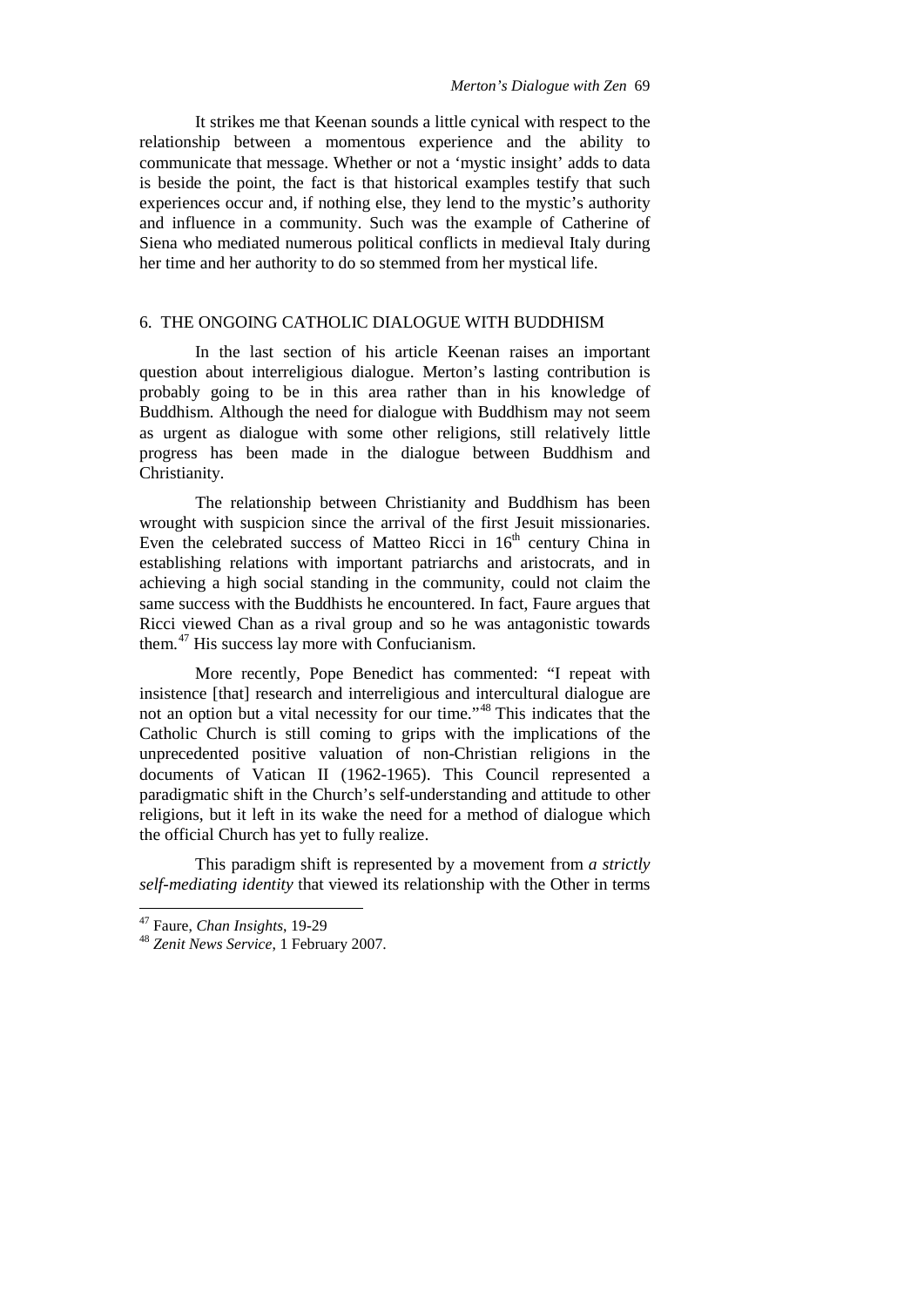### 70 *John DADOSKY*

of a *one-way* relationship to a more *two-way* direction or *mutually selfmediating* direction.<sup>[49](#page-17-0)</sup> That is, the Vatican II documents represent the official recognition that the Church has mutual relations with the Other. For example, consider the title of the final chapter of *Gaudium et Spes* "The Church and the World as Mutually Related." This refers to the Church's self-understanding as *mutually self-mediating* as opposed to a *strictly self-mediating* stance that views the 'world' antagonistically and with suspicion. Vatican II is the official recognition that just as the Church has treasures to share with the Other, likewise it recognizes that the Church is also enriched by the treasures it finds in the Other.

In this way, Keenan is correct that there is a need for a method of interreligious dialogue because the recognition that the Church has mutual relations with the Other has put the Catholic Church in a precarious position. The affirmation of the Other, that is, of other Christian faiths, non-Christian religions, non-European cultures and secular society, runs counter to an ecclesial self-understanding that preceded Vatican II where the distortions of the Church's self-understanding could lead to triumphalism, clericalism, and juridicism. While a movement beyond these attitudes is a welcome development, it has put the post-Vatican II Church in a kind of 'identity crisis' in the face of a vast pluralism. One example of this is the struggle that the Church continues to deal with concerning the question of evangelization/dialogue with respect to other religions. When does the Church evangelize, when does it dialogue with others and how does one avoid dialogue becoming simply a veiled form of evangelization, and how does one remain faithful to the evangelical mission of the Church in the dialogue? Indeed there is a tension between proclamation and dialogue but they need not be mutually opposed. Moreover, dialogue is now considered to be a part of the mission of the Church.<sup>[50](#page-17-1)</sup> How does one keep one's Christian identity in this dialogue? Consequently, the question of how to relate to the Other comes to the forefront, and this is a question of *method*. Thomas Merton's life example gives us a clue as to how dialogue can be successfully carried out. In this way, Merton was significant for two reasons. He was a pioneer by successfully carrying on dialogue before it was fashionable. Secondly, Merton was successful at it, perhaps more successful than any other major Christian thinker. Merton exemplifies the method of mutual self-

<span id="page-17-0"></span><sup>&</sup>lt;sup>49</sup> Dadosky, "The Church and the Other: Mediation and Friendship in Post-

Vatican II Roman Catholic Ecclesiology," *Pacifica*, (October 2005), 302-322.

<span id="page-17-1"></span><sup>50</sup> See the joint pontifical statement *Dialogue and Proclamation* (1991), #38.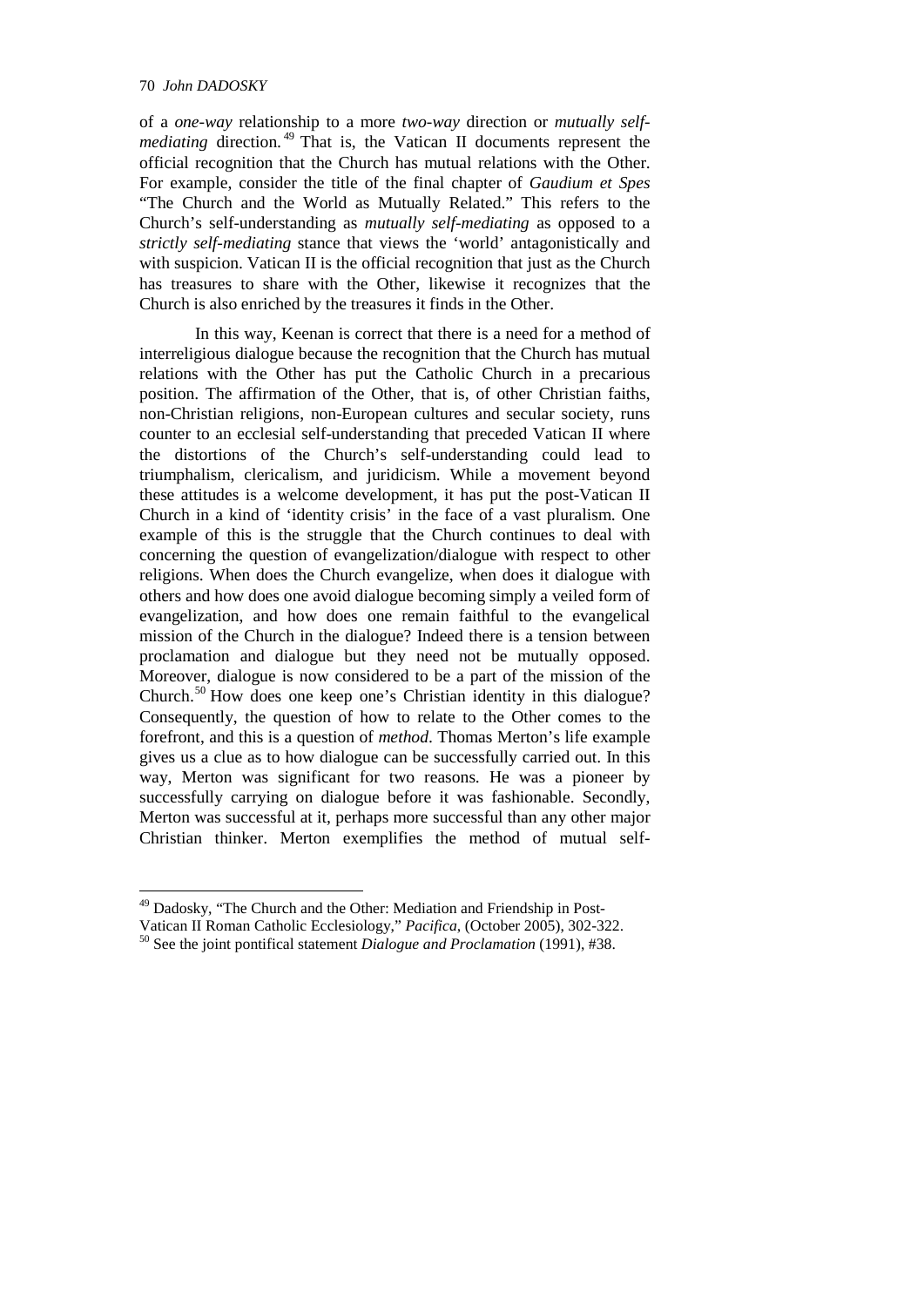mediation. Of course, the latter is technical language; the more descriptive language of his methodology could be called *friendship*.

James L. Fredericks argues that friendship is an "invaluable" approach for interreligious dialogue.<sup>[51](#page-18-0)</sup> For example, when the Buddhist and the Christian sit down together for dialogue in a spirit of friendship, this spirit provides the best context for mutual enrichment, for mutual challenge, and for the 'surprise' of something new emerging through their respectful sharing and camaraderie. The spirit of friendship provides a context for engaging the different types of differences even contradictory ones: "…Christians will do well to develop deep and abiding friendships with the non-Christian neighbors as a useful way to disagree with honesty and depth". [52](#page-18-1) Interreligious friendships enrich the Church's selfunderstanding in two ways. On the one hand, it keeps our selfunderstanding from falling into complacency: "Making new friends requires us to step out of our security and enter into a less comfortable world where the unpredictable replaces the tried and true".<sup>[53](#page-18-2)</sup> On the other hand, the encounter is enriching in that it offers "new and welcome ways" of understanding oneself.<sup>[54](#page-18-3)</sup>

Keenan and Sharf are correct in that we should not ignore or reduce the differences to 'sameness'. Dialogue should preserve the difference. However, equally important is the ability to recognize the different types of differences—complementary and contradictory. But this does not preclude the possibility of some underlying unity as echoed by Wilfred Cantwell Smith's description of dialogue as when we discover that 'we are all talking with each other about us.'

### *Conclusion*

To bring this article to a conclusion I offer some final considerations. First, the concern that Thomas Merton's knowledge of Buddhism is compromised because of his reliance on Suzuki seems to be more of a residual effect of a backlash against the scholarship of Suzuki. This is evidenced in part by the fact that Keenan and Corless do not lodge the same criticism towards Merton's knowledge of Tibetan Buddhism or

<span id="page-18-0"></span><sup>&</sup>lt;sup>51</sup> Fredericks, 173ff, at 175.<br><sup>52</sup> Fredericks, 177.<br><sup>53</sup> Fredericks, 175.<br><sup>54</sup> Fredericks, 176.

<span id="page-18-1"></span>

<span id="page-18-2"></span>

<span id="page-18-3"></span>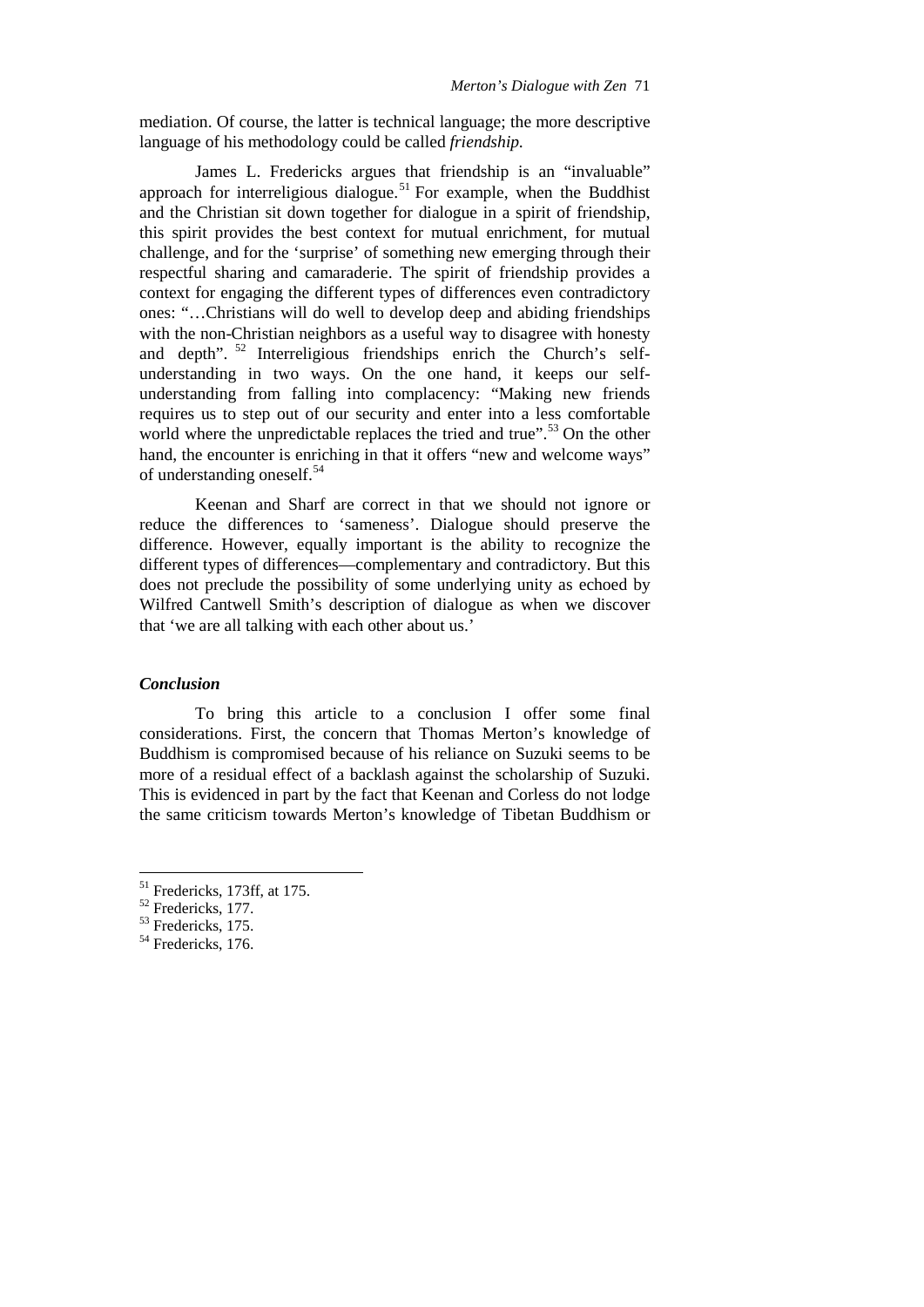#### 72 *John DADOSKY*

the Chinese expression of the Rinzai School as exemplified by the Vietnamese monk, Thich Nhat Hanh.

Regardless of what one thinks of D.T. Suzuki, his influence on the West's perception of Zen was significant. This extends to the field of aesthetics and even to popular culture as expressed in the work of Yoko Ono. [55](#page-19-0) His knowledge of Zen predominated, undoubtedly fueling the stereotypes and misperceptions that Keenan, Corless, Sharf, and Faure would like to see corrected. Nevertheless, it strikes me as odd that this hermeneutic 'backlash' against Suzuki and others is being conducted by Western scholars who have to presuppose an authority of Zen themselves in order to critique Suzuki's authority. By saying this I certainly do not wish to perpetuate the kind of informal fallacies that are already clouding this discussion. But it does seem to me that there may be some Western arrogance involved in that they may have not sufficiently accounted for the complexity of the cultural issues involved.<sup>[56](#page-19-1)</sup>

Secondly, religious traditions develop dialectically throughout history and undoubtedly this means that our knowledge of Buddhism will continue to develop. Therefore, Keenan's claim that we cannot rely on Merton for knowledge of Buddhism is not really fair. Any serious student of Buddhism, including Merton himself, recognizes that our knowledge develops and continues to develop so that even the contributions of Sharf and Faure will be checked by subsequent future studies. It may be that Suzuki, Nishida and the others may in fact represent a new movement in the development of Zen although if this is the case history will ultimately determine its significance.

Third, it strikes me that Keenan, Corless, Sharf and Faure are quite influenced by the critiques of post-modernity. While they are quick to point out Suzuki's reliance on Schleiermacher, James, etc. as a liability, they are not as cognoscente about their own philosophical assumptions which stem from a post-modern suspicion of any universal claims to knowledge and normative experiences of transcendence. In fact, the epistemological problems we inherited from Modernity are perpetuated rather than resolved by relying solely on the post-modern approach. One

<span id="page-19-1"></span><span id="page-19-0"></span><sup>&</sup>lt;sup>55</sup> Danto, *The Abuse of Beauty: Aesthetics and the concept of art*, 21.<br><sup>56</sup> On this point, Philip Vanhaelermeersch suggests that there may be two different ways of scholars from the East and West have conceived of historiography that produces very different accounts. See his article "Cult of the Relics, Cult of the Book, or both?: On the 'Beginning' of Mahayana Buddhism," *Fu Jen International Religious Studies* 1.1 (N. Summer 2007), 43-62.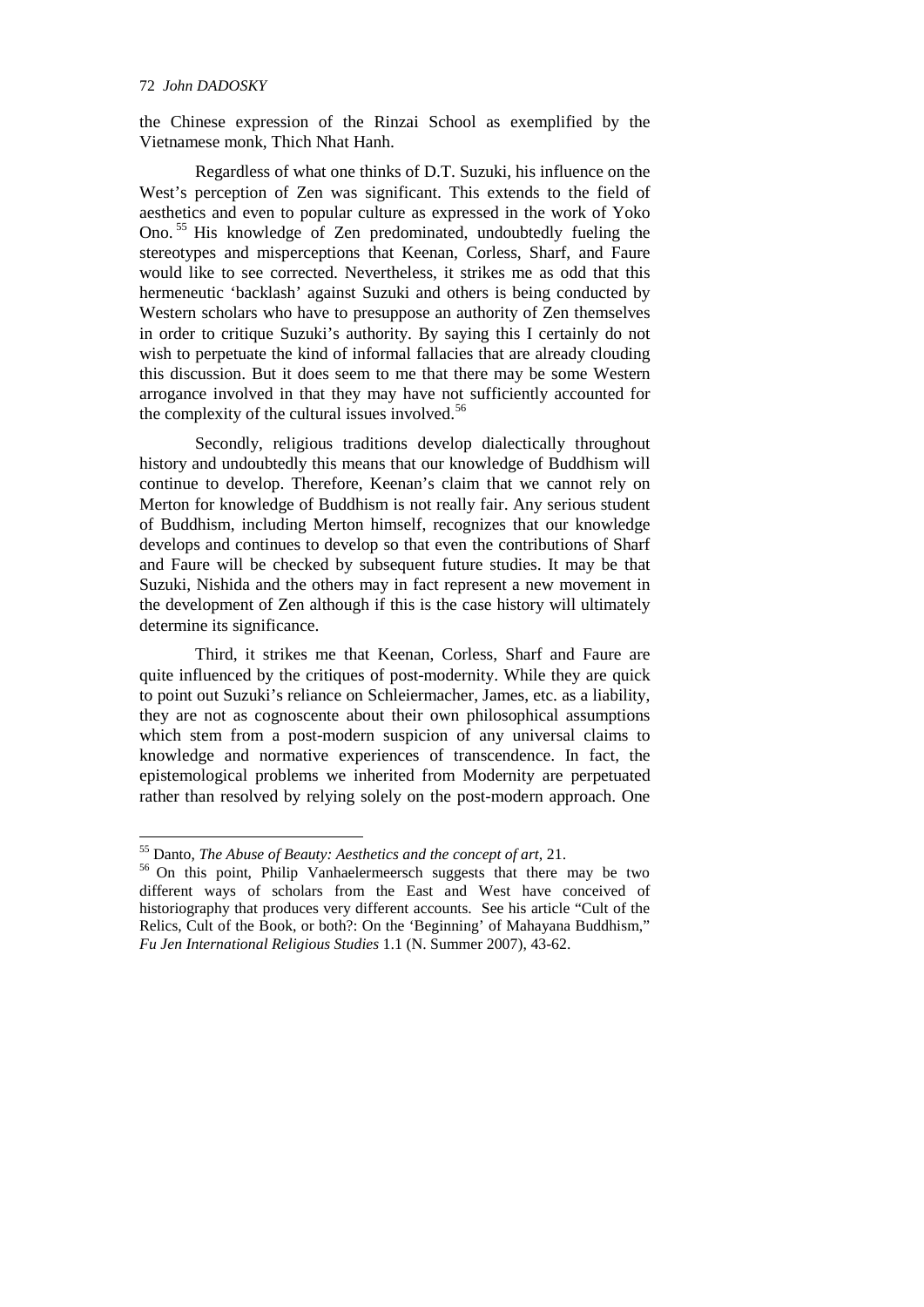cannot build a philosophy on the sand of a hermeneutic of suspicion or *viva-la-difference* alone. The study of philosophy and religion is not just about criticizing positions or simply the preservation of 'difference'; it is also about the advance of our understanding of human being's desire for transcendence, where *transcendence* includes a horizon beyond that of hopeless suffering. Unfortunately, the post-modern approach too often focuses on reversing the attempts to advance such understanding without providing any sufficient alternatives.

In a similar vein, when it comes to making normative crosscultural statements, we can ask: Why can the natural sciences make universal claims about human nature while philosophers and scholars of religions cannot?

Finally, for all their faults and limitations, we must recognize that Suzuki and Merton were cosmopolites—citizens of the world. In our current context of inter-religious struggles and the dramatic influence of fundamentalism, they can serve as examples of people who were trying to understand each other. Their contributions to the study of Zen may be incomplete or even wrong in some instances; nevertheless, it would seem that their friendship provides a model for interreligious relating that we can all learn from.

### **Bibliography**

- Corless, Roger, "In Search of a Context for the Merton Suzuki Dialogue," in Kilcourse, George A. (ed.), *The Merton Annual: Studies in Culture, Spirituality, & Social Concerns*, *Vol. 6*, Collegeville, MN: 1993.
- Dadosky, John D., "The Church and the Other: Mediation and friendship in post-Vatican II Roman Catholic ecclesiology," *Pacifica* (October 2005), 302- 322.
- Dadosky, John D., "Towards a Fundamental Theological *Re*-Interpretation of Vatican II," *Heythrop Journal* 49.5 (September 2008), 742-763.
- Danto, Arthur, *The Abuse of Beauty: Aesthetics and the concept of art*, Chicago, IL: Open Court, 2003.
- Doran, Robert M., "Reception and Elemental Meaning: An expansion of the notion of psychic conversion," *Toronto Journal of Theology*, 20.2 (2004), 133-57.
- Faure, Bernard, *Chan Insights and Oversights: An epistemological critique of the Chan tradition*, Princeton, NY: Princeton University Press, 1993.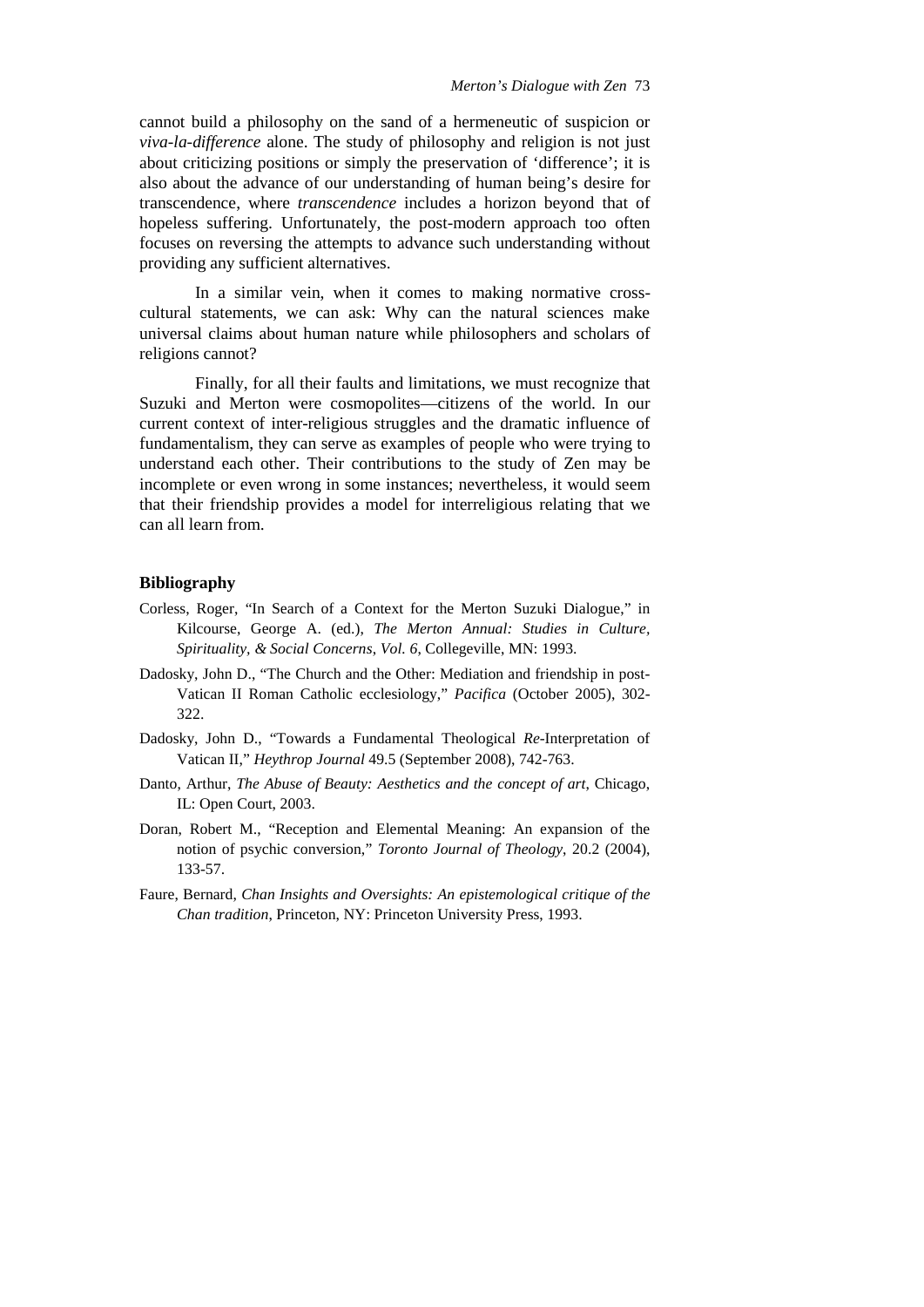- Fredericks, James L., *Faith Among Faiths: Christian theology and non-Christian religions*, Mahwah, NY: Paulist Press, 1999.
- Heim, Mark S., "A Protestant Reflection on Interfaith and Ecumenical Issues," in Pope, Stephen J. & Hefling, Charles (eds.), *Sic et Non: Encountering Dominus Iesus*, Maryknoll, NY: Orbis Books, 2002.
- Humphrey, Christmas, "Forward," in *The Zen Revival*, London, The Buddhist Society, 1971.
- Katz, Stephen J., "Language, Epistemology and Mysticism," in Katz, S.J. (ed.), *Mysticism and Philosophical Analysis*, New York: Oxford University Press, 1978.
- Keenan, John P., "The Limits of Thomas Merton's Understanding of Buddhism," in Thurston (ed.), *Merton and Buddhism: Wisdom, Emptiness and Everyday Mind*, Louisville, KY: Fons Vitae, 2007, 118-136.
- Lonergan, Bernard, *Method in Theology*, Toronto: University of Toronto Press, 1990.
- Merton, Thomas, "D.T. Suzuki: The man and his work," in *Zen and the Birds of Appetite*, 62-63.
- Merton, Thomas, *Zen and the Birds of Appetite*, New York: New Directions, 1968.
- Price III, James, "The Objectivity of Mystical Truth Claims," *The Thomist*, 49 (1985): 81-98.
- Raab, Joseph Q., "*Madhyamika* and *Dharmakaya*: Some notes on Merton's epiphany at Polonoruwa," *The Merton Annual*, (2004), 195-205.
- Raab, Joseph Quinn, *Openness and Fidelity: Thomas Merton's Dialogue with D.T. Suzuki, and Self-Transcendence*, Ph.D. Thesis in Theology, University of St. Michael's College, Toronto, 2000.
- Sharf, Robert H., "The Zen of Japanese Nationalism," in Lopez, Jr., D.S. (ed.), *Curators of the Buddha: The study of Buddhism under colonialism*, Chicago: University of Chicago Press, 1995, 107-160.
- Sharf, Robert H., "Whose Zen? Zen Nationalism Revisited," in Heisig, J.W. & Maraldo, J.C. (eds.), *Rude Awakenings: Zen, the Kyoto School and the Question of Nationalism*, Honolulu: University of Hawai'i Press, 1994, 40- 51.
- Suzuki, D.T., *An Introduction to Zen Buddhism*, London: Rider, 1948.
- Thich Nhat Hanh, *Zen Keys: A guide to practice of Zen*, New York: Doubleday, 1995.
- Thurston, Bonnie Bowman (ed.), *Merton and Buddhism: Wisdom, emptiness and everyday mind*, Louisville, KY: Fons Vitae, 2007.